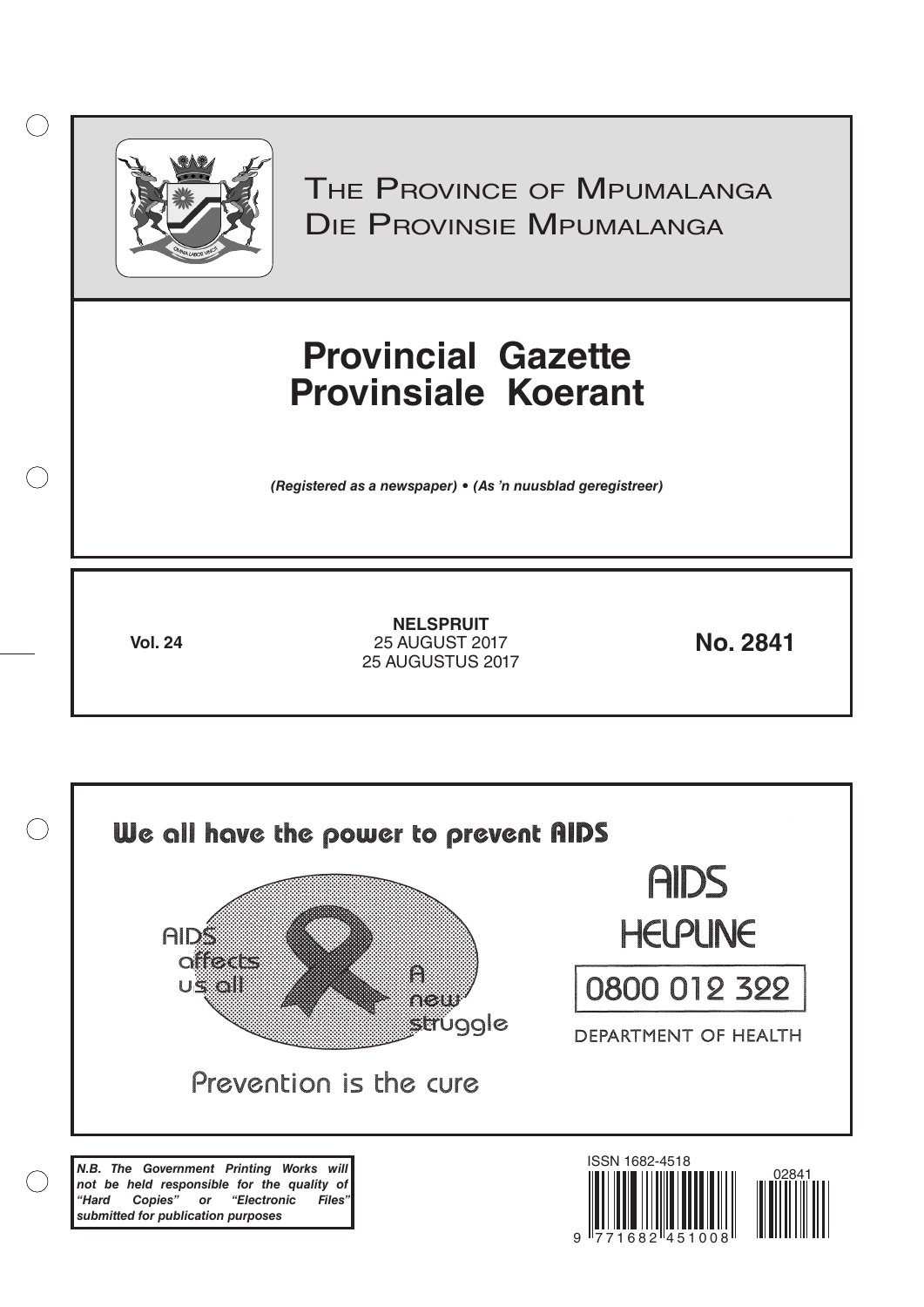# **IMPORTANT NOTICE:**

**The GovernmenT PrinTinG Works Will noT be held resPonsible for any errors ThaT miGhT occur due To The submission of incomPleTe / incorrecT / illeGible coPy.**

# **no fuTure queries Will be handled in connecTion WiTh The above.**

# **CONTENTS**

|            |                                                                                                                                                                                                                          | Gazette              | Page           |
|------------|--------------------------------------------------------------------------------------------------------------------------------------------------------------------------------------------------------------------------|----------------------|----------------|
|            |                                                                                                                                                                                                                          | No.                  | No.            |
|            | <b>GENERAL NOTICES • ALGEMENE KENNISGEWINGS</b>                                                                                                                                                                          |                      |                |
| 87<br>87   |                                                                                                                                                                                                                          | 2841<br>2841         | 11<br>11       |
|            | <b>PROVINCIAL NOTICES • PROVINSIALE KENNISGEWINGS</b>                                                                                                                                                                    |                      |                |
| 99         | Steve Tshwete Spatial Planning and Land Use Management By-Law, 2016: Portion of Erf 3717,                                                                                                                                | 2841                 | 12             |
| 99         | Steve Tshwete Ruimtelike Beplanning en Grondgebruik Wet Verordening, 2016: Gedeelte van Erf 3717,                                                                                                                        | 2841                 | 13             |
| 100<br>101 | Municipal Finance Management Act (56/2003): Notice General Rates in respect of the Financial Year 1 July<br>Local Government: Municipal Structures Act (117/1998): Determination of date for by-election as indicated in | 2841                 | 14             |
| 102        | Steve Tshwete Spatial Planning and Land Use Management Bylaw, 2016: Portion of Erf 3717,                                                                                                                                 | 2841                 | 17             |
| 102        | Die Ruimtelike Beplanning En Grond Gebruik Wet Verondering, 2016: Gedeelte van Erf 3717,                                                                                                                                 | 2841                 | 18             |
|            |                                                                                                                                                                                                                          | 2841                 | 19             |
|            | <b>LOCAL AUTHORITY NOTICES • PLAASLIKE OWERHEIDS KENNISGEWINGS</b>                                                                                                                                                       |                      |                |
| 85<br>86   | Local Government: Municipal Property Rates Act (6/2004): Msukaligwa Local Municipality: Resolution                                                                                                                       | 2841                 | 20             |
| 87         | Spatial Planning and Land Use Management, 2015: Rezoning of Portion 174 of the Farm Maggiesdal 456                                                                                                                       | 2841                 | 23             |
| 88         | Spatial Planning and Land Use Management Act (16/2013): Rezoning of Erven 1688, 1689 and 1705,                                                                                                                           | 2841                 | 24             |
| 89<br>89   | Spatial Planning and Land Use Management Act (16/2013) (SPLUMA): Various Properties<br>Wet op Ruimtelike Beplanning en Grondgebruikbestuur (16/2013) (SPLUMA): Verskeie Eiendomme                                        | 2841<br>2841<br>2841 | 24<br>25<br>25 |
|            |                                                                                                                                                                                                                          |                      |                |

This gazette is also available free online at **www.gpwonline.co.za**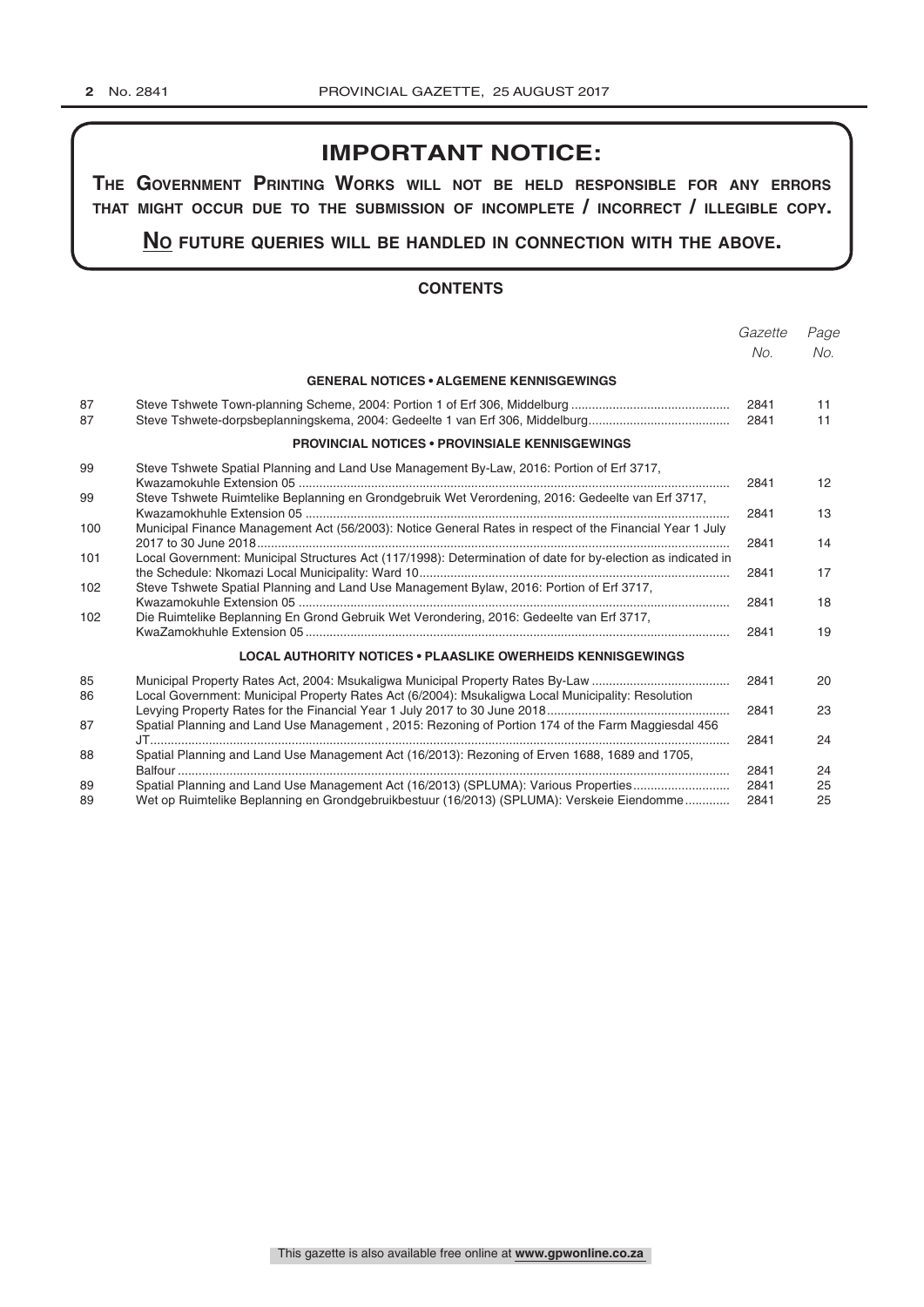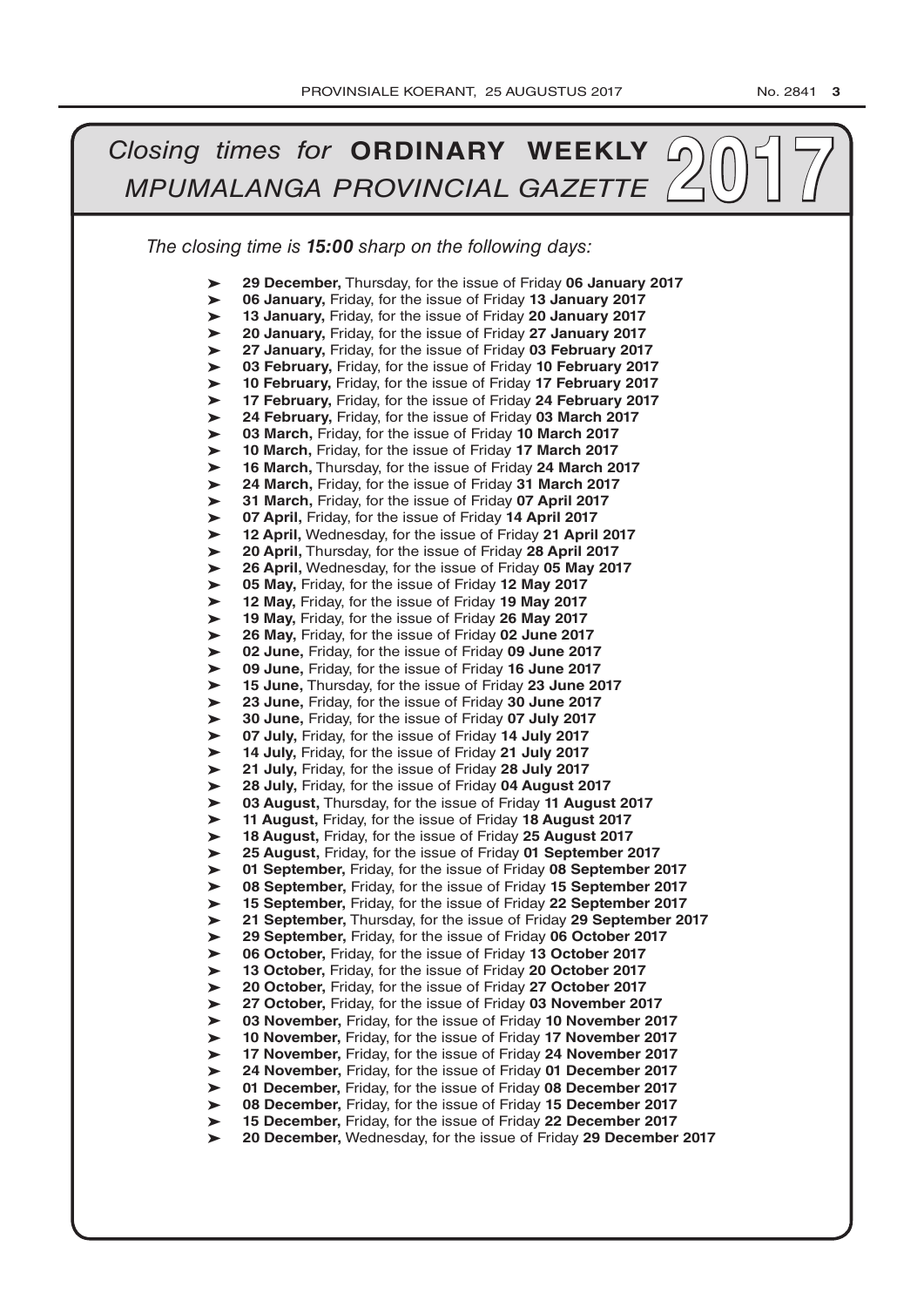# **LIST OF TARIFF RATES** FOR PUBLICATION OF NOTICES **COMMENCEMENT: 1 APRIL 2016**

# **NATIONAL AND PROVINCIAL**

Notice sizes for National, Provincial & Tender gazettes 1/4, 2/4, 3/4, 4/4 per page. Notices submitted will be charged at R1000 per full page, pro-rated based on the above categories.

| <b>Pricing for National, Provincial - Variable Priced Notices</b> |                          |                      |  |
|-------------------------------------------------------------------|--------------------------|----------------------|--|
| Notice Type                                                       | <b>Page Space</b>        | <b>New Price (R)</b> |  |
| Ordinary National, Provincial                                     | 1/4 - Quarter Page       | 250.00               |  |
| Ordinary National, Provincial                                     | 2/4 - Half Page          | 500.00               |  |
| Ordinary National, Provincial                                     | 3/4 - Three Quarter Page | 750.00               |  |
| Ordinary National, Provincial                                     | 4/4 - Full Page          | 1000.00              |  |

# **EXTRA-ORDINARY**

All Extra-ordinary National and Provincial gazette notices are non-standard notices and attract a variable price based on the number of pages submitted.

The pricing structure for National and Provincial notices which are submitted as **Extra ordinary submissions** will be charged at **R3000** per page.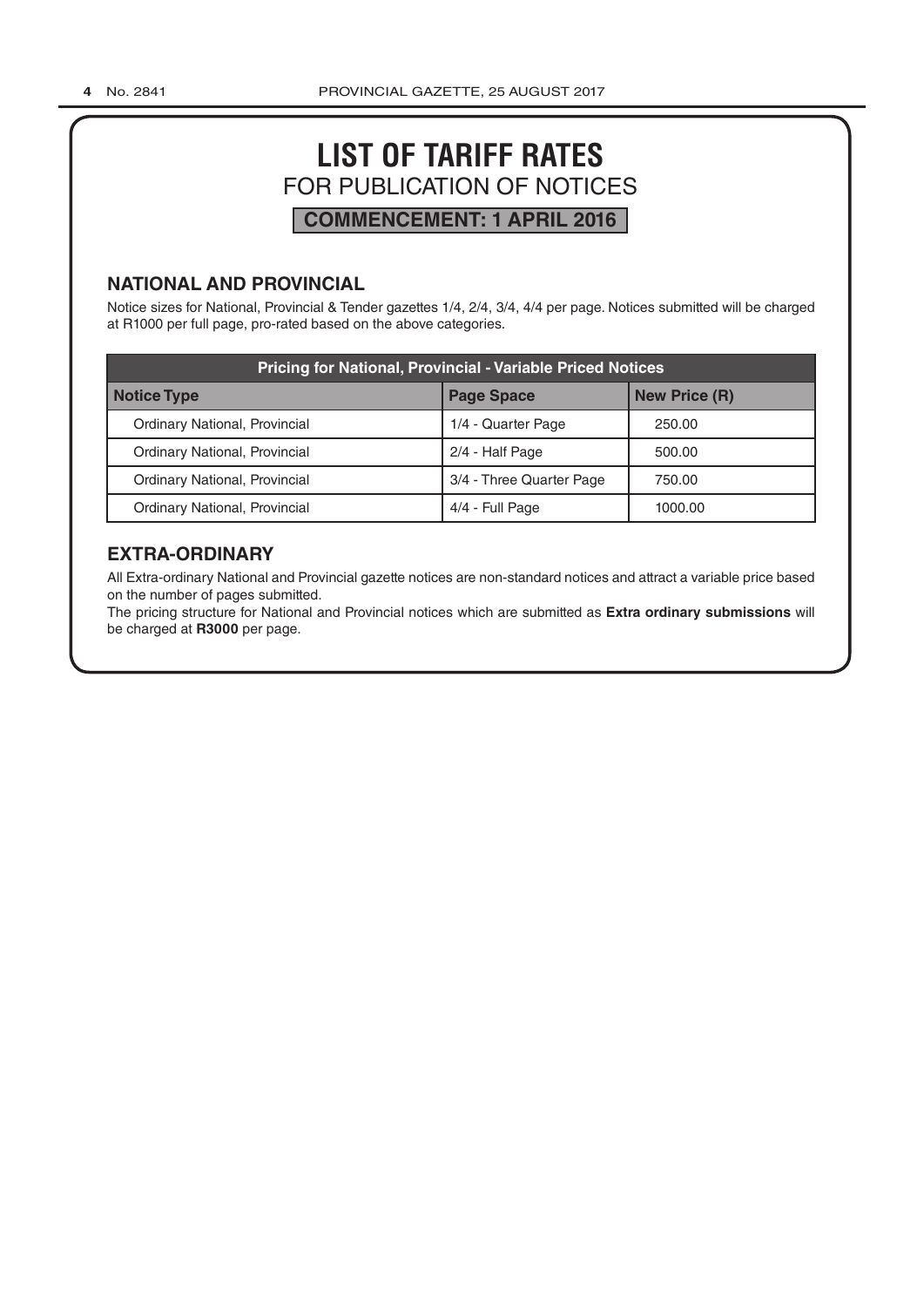The **Government Printing Works** (**GPW**) has established rules for submitting notices in line with its electronic notice processing system, which requires the use of electronic *Adobe* Forms. Please ensure that you adhere to these guidelines when completing and submitting your notice submission.

# **Closing Times for ACCepTAnCe of noTiCes**

- 1. The *Government Gazette* and *Government Tender Bulletin* are weekly publications that are published on Fridays and the closing time for the acceptance of notices is strictly applied according to the scheduled time for each gazette.
- 2. Please refer to the Submission Notice Deadline schedule in the table below. This schedule is also published online on the Government Printing works website www.gpwonline.co.za

All re-submissions will be subject to the standard cut-off times. **All notices received after the closing time will be rejected**.

| <b>Government Gazette Type</b>                   | <b>Publication</b><br><b>Frequency</b> | <b>Publication Date</b>                              | <b>Submission Deadline</b>                              | <b>Cancellations Deadline</b>                   |
|--------------------------------------------------|----------------------------------------|------------------------------------------------------|---------------------------------------------------------|-------------------------------------------------|
| <b>National Gazette</b>                          | Weekly                                 | Friday                                               | Friday 15h00 for next Friday                            | Tuesday, 15h00 - 3 days<br>prior to publication |
| <b>Regulation Gazette</b>                        | Weekly                                 | Friday                                               | Friday 15h00, to be published<br>the following Friday   | Tuesday, 15h00 - 3 days<br>prior to publication |
| <b>Petrol Price Gazette</b>                      | As required                            | First Wednesday of<br>the month                      | One week before publication                             | 3 days prior to<br>publication                  |
| <b>Road Carrier Permits</b>                      | Weekly                                 | Friday                                               | Thursday 15h00, to be<br>published the following Friday | 3 days prior to<br>publication                  |
| Unclaimed Monies (justice,<br>labour or lawyers) | January / As<br>required<br>2 per year | Any                                                  | 15 January / As required                                | 3 days prior to<br>publication                  |
| Parliament (acts, white paper,<br>green paper)   | As required                            | Any                                                  |                                                         | 3 days prior to<br>publication                  |
| <b>Manuals</b>                                   | As required                            | Any                                                  | <b>None</b>                                             | <b>None</b>                                     |
| <b>State of Budget</b><br>(National Treasury)    | <b>Monthly</b>                         | Any                                                  | 7 days prior to publication                             | 3 days prior to<br>publication                  |
| Legal Gazettes A, B and C                        | Weekly                                 | Friday                                               | One week before publication                             | Tuesday, 15h00 - 3 days<br>prior to publication |
| <b>Tender Bulletin</b>                           | Weekly                                 | Friday                                               | Friday 15h00 for next Friday                            | Tuesday, 15h00 - 3 days<br>prior to publication |
| Gauteng                                          | Weekly                                 | Wednesday                                            | Two weeks before publication                            | 3 days after submission<br>deadline             |
| <b>Eastern Cape</b>                              | Weekly                                 | Monday                                               | One week before publication                             | 3 days prior to<br>publication                  |
| Northern Cape                                    | Weekly                                 | Monday                                               | One week before publication                             | 3 days prior to<br>publication                  |
| <b>North West</b>                                | Weekly                                 | Tuesday                                              | One week before publication                             | 3 days prior to<br>publication                  |
| KwaZulu-Natal                                    | Weekly                                 | Thursday                                             | One week before publication                             | 3 days prior to<br>publication                  |
| Limpopo                                          | Weekly                                 | Friday                                               | One week before publication                             | 3 days prior to<br>publication                  |
| Mpumalanga                                       | Weekly                                 | Friday                                               | One week before publication                             | 3 days prior to<br>publication                  |
| <b>Gauteng Liquor License</b><br>Gazette         | Monthly                                | Wednesday before<br>the First Friday of the<br>month | Two weeks before publication                            | 3 days after submission<br>deadline             |
| Northern Cape Liquor License<br>Gazette          | Monthly                                | First Friday of the<br>month                         | Two weeks before publication                            | 3 days after submission<br>deadline             |
| National Liquor License Gazette                  | Monthly                                | First Friday of the<br>month                         | Two weeks before publication                            | 3 days after submission<br>deadline             |
| Mpumalanga Liquor License<br>Gazette             | 2 per month                            | Second & Fourth<br>Friday                            | One week before                                         | 3 days prior to<br>publication                  |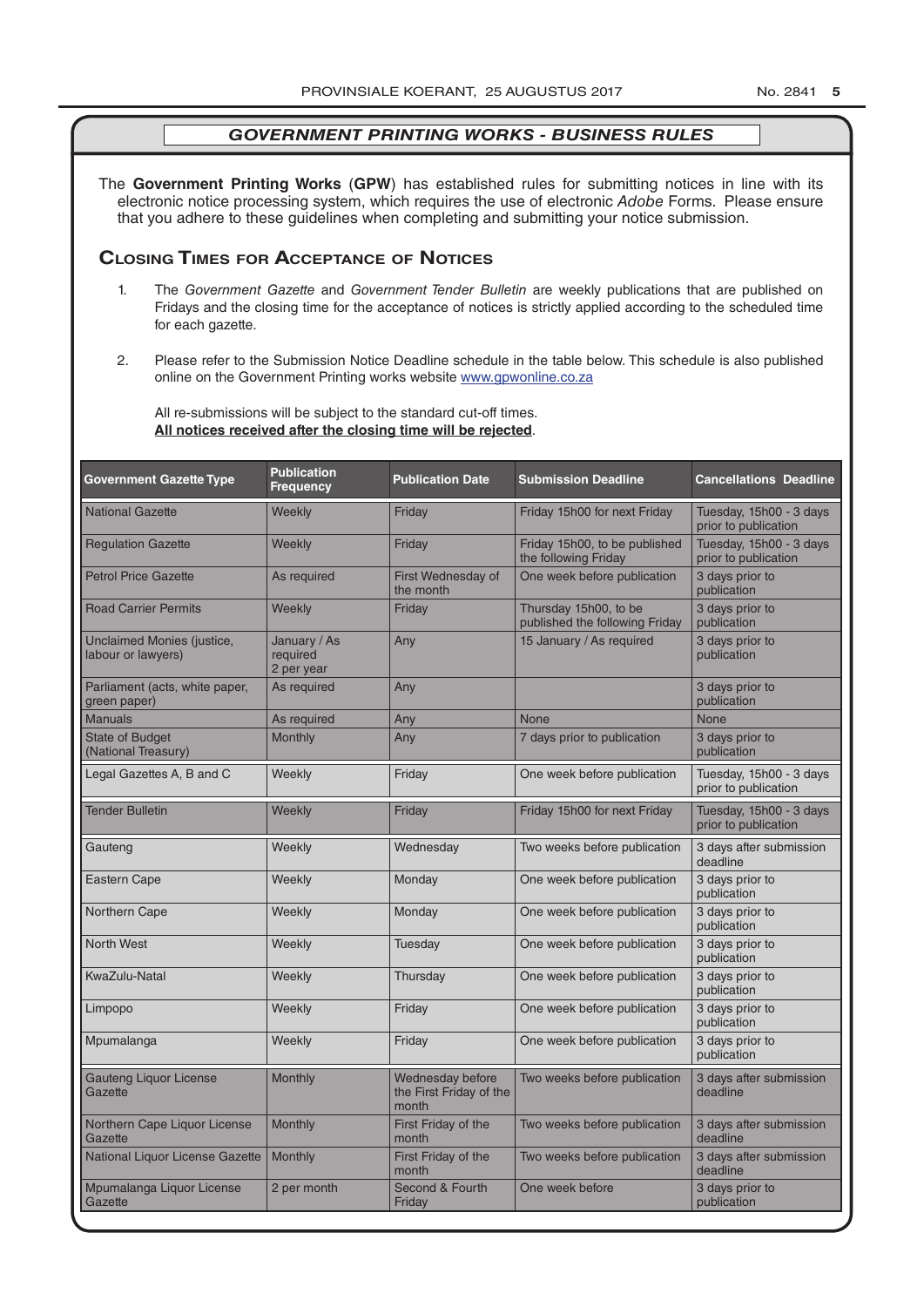### **exTrAordinAry gAzeTTes**

3. *Extraordinary Gazettes* can have only one publication date. If multiple publications of an *Extraordinary Gazette* are required, a separate Z95/Z95Prov *Adobe* Forms for each publication date must be submitted.

# **NOTICE SUBMISSION PROCESS**

- 4. Download the latest *Adobe* form, for the relevant notice to be placed, from the **Government Printing Works** website www.gpwonline.co.za.
- 5. The *Adobe* form needs to be completed electronically using *Adobe Acrobat* / *Acrobat Reader*. Only electronically completed *Adobe* forms will be accepted. No printed, handwritten and/or scanned *Adobe* forms will be accepted.
- 6. The completed electronic *Adobe* form has to be submitted via email to submit.egazette@gpw.gov.za. The form needs to be submitted in its original electronic *Adobe* format to enable the system to extract the completed information from the form for placement in the publication.
- 7. Every notice submitted **must** be accompanied by an official **GPW** quotation. This must be obtained from the *eGazette* Contact Centre.
- 8. Each notice submission should be sent as a single email. The email **must** contain **all documentation relating to a particular notice submission**.
	- 8.1. Each of the following documents must be attached to the email as a separate attachment:
		- 8.1.1. An electronically completed *Adobe* form, specific to the type of notice that is to be placed.
			- 8.1.1.1. For National *Government Gazette* or *Provincial Gazette* notices, the notices must be accompanied by an electronic Z95 or Z95Prov *Adobe* form
			- 8.1.1.2. The notice content (body copy) **MUST** be a separate attachment.
		- 8.1.2. A copy of the official **Government Printing Works** quotation you received for your notice . *(Please see Quotation section below for further details)*
		- 8.1.3. A valid and legible Proof of Payment / Purchase Order: **Government Printing Works** account customer must include a copy of their Purchase Order*.* **Non**-**Government Printing Works** account customer needs to submit the proof of payment for the notice
		- 8.1.4. Where separate notice content is applicable (Z95, Z95 Prov and TForm 3, it should **also** be attached as a separate attachment. *(Please see the Copy Section below, for the specifications)*.
		- 8.1.5. Any additional notice information if applicable.
- 9. The electronic *Adobe* form will be taken as the primary source for the notice information to be published. Instructions that are on the email body or covering letter that contradicts the notice form content will not be considered. The information submitted on the electronic *Adobe* form will be published as-is.
- 10. To avoid duplicated publication of the same notice and double billing, Please submit your notice **ONLY ONCE.**
- 11. Notices brought to **GPW** by "walk-in" customers on electronic media can only be submitted in *Adobe* electronic form format. All "walk-in" customers with notices that are not on electronic *Adobe* forms will be routed to the Contact Centre where they will be assisted to complete the forms in the required format.
- 12. Should a customer submit a bulk submission of hard copy notices delivered by a messenger on behalf of any organisation e.g. newspaper publisher, the messenger will be referred back to the sender as the submission does not adhere to the submission rules.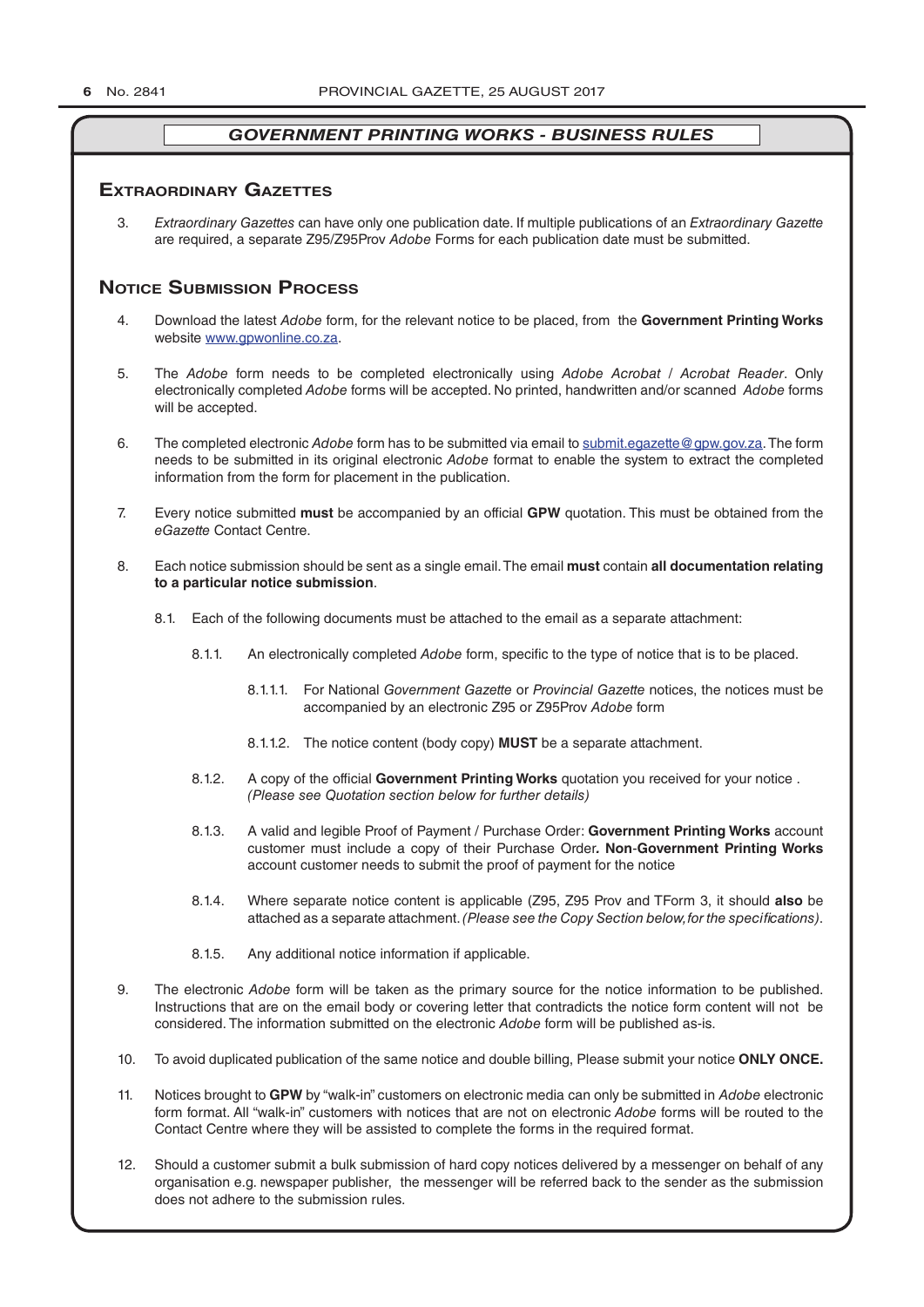# **QuoTATions**

- 13. Quotations are valid until the next tariff change.
	- 13.1. *Take note:* **GPW**'s annual tariff increase takes place on *1 April* therefore any quotations issued, accepted and submitted for publication up to *31 March* will keep the old tariff. For notices to be published from 1 April, a quotation must be obtained from **GPW** with the new tariffs. Where a tariff increase is implemented during the year, **GPW** endeavours to provide customers with 30 days' notice of such changes.
- 14. Each quotation has a unique number.
- 15. Form Content notices must be emailed to the *eGazette* Contact Centre for a quotation.
	- 15.1. The *Adobe* form supplied is uploaded by the Contact Centre Agent and the system automatically calculates the cost of your notice based on the layout/format of the content supplied.
	- 15.2. It is critical that these *Adobe* Forms are completed correctly and adhere to the guidelines as stipulated by **GPW**.

#### 16. **APPLICABLE ONLY TO GPW ACCOUNT HOLDERS**:

- 16.1. **GPW** Account Customers must provide a valid **GPW** account number to obtain a quotation.
- 16.2. Accounts for **GPW** account customers **must** be active with sufficient credit to transact with **GPW** to submit notices.
	- 16.2.1. If you are unsure about or need to resolve the status of your account, please contact the **GPW** Finance Department prior to submitting your notices. (If the account status is not resolved prior to submission of your notice, the notice will be failed during the process).

### 17. **APPLICABLE ONLY TO CASH CUSTOMERS:**

- 17.1. Cash customers doing **bulk payments** must use a **single email address** in order to use the **same proof of payment** for submitting multiple notices.
- 18. The responsibility lies with you, the customer, to ensure that the payment made for your notice(s) to be published is sufficient to cover the cost of the notice(s).
- 19. Each quotation will be associated with one proof of payment / purchase order / cash receipt.
	- 19.1. This means that **the quotation number can only be used once to make a payment.**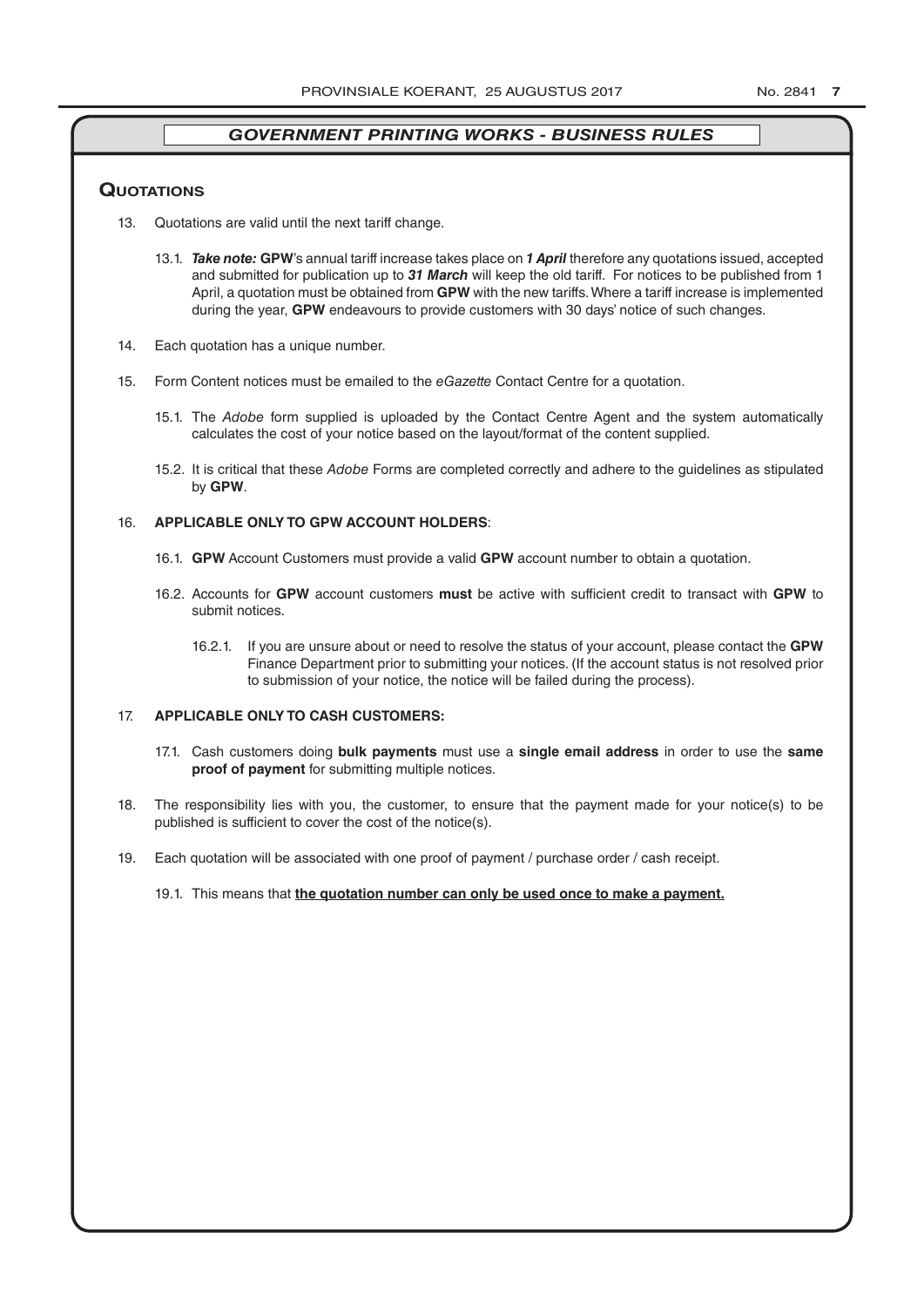# **COPY (SEPARATE NOTICE CONTENT DOCUMENT)**

- 20. Where the copy is part of a separate attachment document for Z95, Z95Prov and TForm03
	- 20.1. Copy of notices must be supplied in a separate document and may not constitute part of any covering letter, purchase order, proof of payment or other attached documents.

The content document should contain only one notice. (You may include the different translations of the same notice in the same document).

20.2. The notice should be set on an A4 page, with margins and fonts set as follows:

Page size  $=$  A4 Portrait with page margins: Top  $=$  40mm, LH/RH  $=$  16mm, Bottom  $=$  40mm; Use font size: Arial or Helvetica 10pt with 11pt line spacing;

Page size = A4 Landscape with page margins: Top = 16mm, LH/RH = 40mm, Bottom = 16mm; Use font size: Arial or Helvetica 10pt with 11pt line spacing;

# **CAnCellATions**

- 21. Cancellation of notice submissions are accepted by **GPW** according to the deadlines stated in the table above in point 2. Non-compliance to these deadlines will result in your request being failed. Please pay special attention to the different deadlines for each gazette. Please note that any notices cancelled after the cancellation deadline will be published and charged at full cost.
- 22. Requests for cancellation must be sent by the original sender of the notice and must accompanied by the relevant notice reference number (N-) in the email body.

# **AmendmenTs To noTiCes**

23. With effect from 01 October 2015, **GPW** will not longer accept amendments to notices. The cancellation process will need to be followed according to the deadline and a new notice submitted thereafter for the next available publication date.

# **REJECTIONS**

- 24. All notices not meeting the submission rules will be rejected to the customer to be corrected and resubmitted. Assistance will be available through the Contact Centre should help be required when completing the forms. (012-748 6200 or email info.egazette@gpw.gov.za). Reasons for rejections include the following:
	- 24.1. Incorrectly completed forms and notices submitted in the wrong format, will be rejected.
	- 24.2. Any notice submissions not on the correct *Adobe* electronic form, will be rejected.
	- 24.3. Any notice submissions not accompanied by the proof of payment / purchase order will be rejected and the notice will not be processed.
	- 24.4. Any submissions or re-submissions that miss the submission cut-off times will be rejected to the customer. The Notice needs to be re-submitted with a new publication date.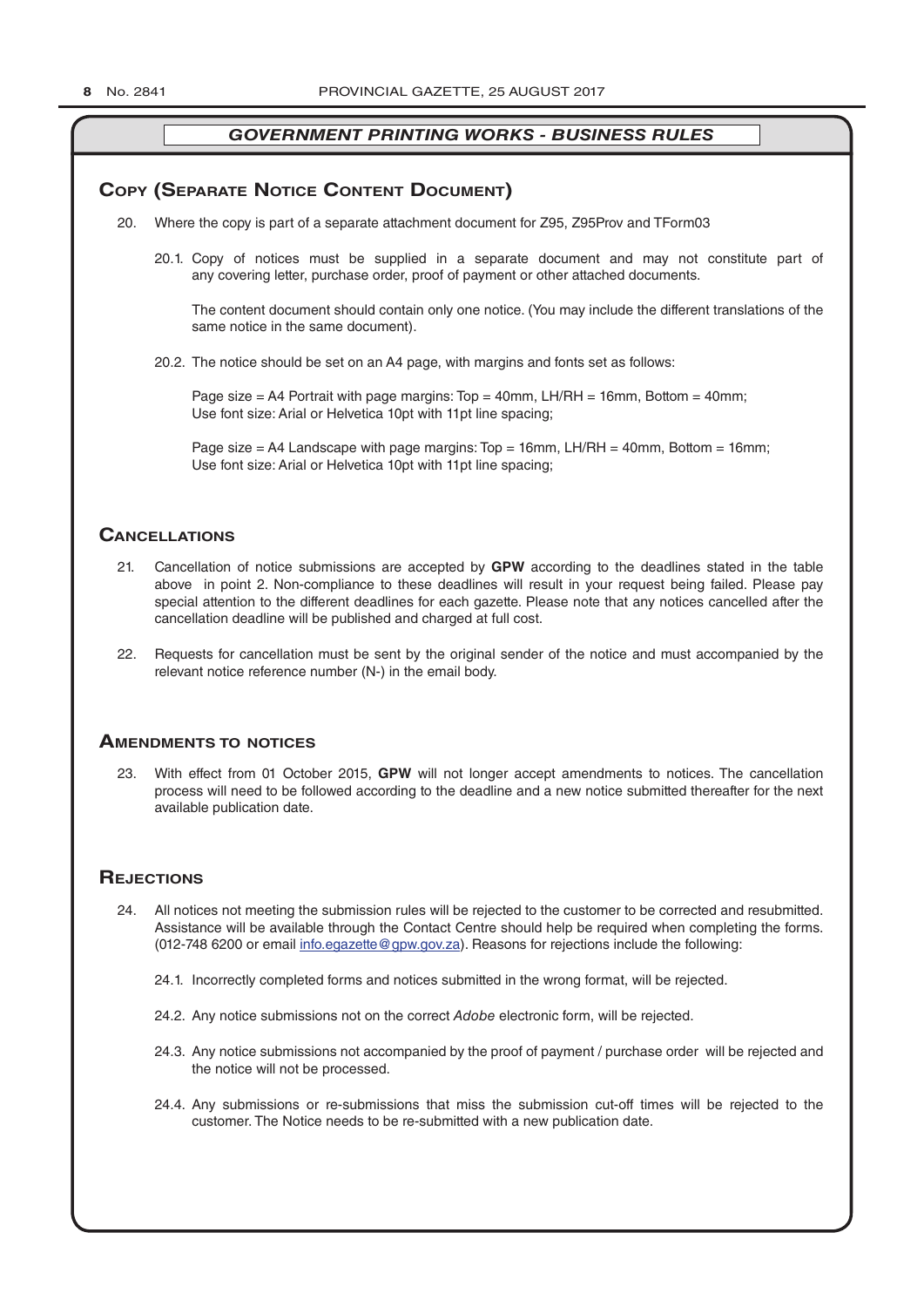#### **ApprovAl of noTiCes**

- 25. Any notices other than legal notices are subject to the approval of the Government Printer, who may refuse acceptance or further publication of any notice.
- 26. No amendments will be accepted in respect to separate notice content that was sent with a Z95 or Z95Prov notice submissions. The copy of notice in layout format (previously known as proof-out) is only provided where requested, for Advertiser to see the notice in final Gazette layout. Should they find that the information submitted was incorrect, they should request for a notice cancellation and resubmit the corrected notice, subject to standard submission deadlines. The cancellation is also subject to the stages in the publishing process, i.e. If cancellation is received when production (printing process) has commenced, then the notice cannot be cancelled.

# **governmenT prinTer indemnified AgAinsT liAbiliTy**

- 27. The Government Printer will assume no liability in respect of—
	- 27.1. any delay in the publication of a notice or publication of such notice on any date other than that stipulated by the advertiser;
	- 27.2. erroneous classification of a notice, or the placement of such notice in any section or under any heading other than the section or heading stipulated by the advertiser;
	- 27.3. any editing, revision, omission, typographical errors or errors resulting from faint or indistinct copy.

#### **liAbiliTy of AdverTiser**

28. Advertisers will be held liable for any compensation and costs arising from any action which may be instituted against the Government Printer in consequence of the publication of any notice.

### **CusTomer inQuiries**

Many of our customers request immediate feedback/confirmation of notice placement in the gazette from our Contact Centre once they have submitted their notice – While **GPW** deems it one of their highest priorities and responsibilities to provide customers with this requested feedback and the best service at all times, we are only able to do so once we have started processing your notice submission.

**GPW** has a 2-working day turnaround time for processing notices received according to the business rules and deadline submissions.

Please keep this in mind when making inquiries about your notice submission at the Contact Centre.

- 29. Requests for information, quotations and inquiries must be sent to the Contact Centre ONLY.
- 30. Requests for Quotations (RFQs) should be received by the Contact Centre at least **2 working days** before the submission deadline for that specific publication.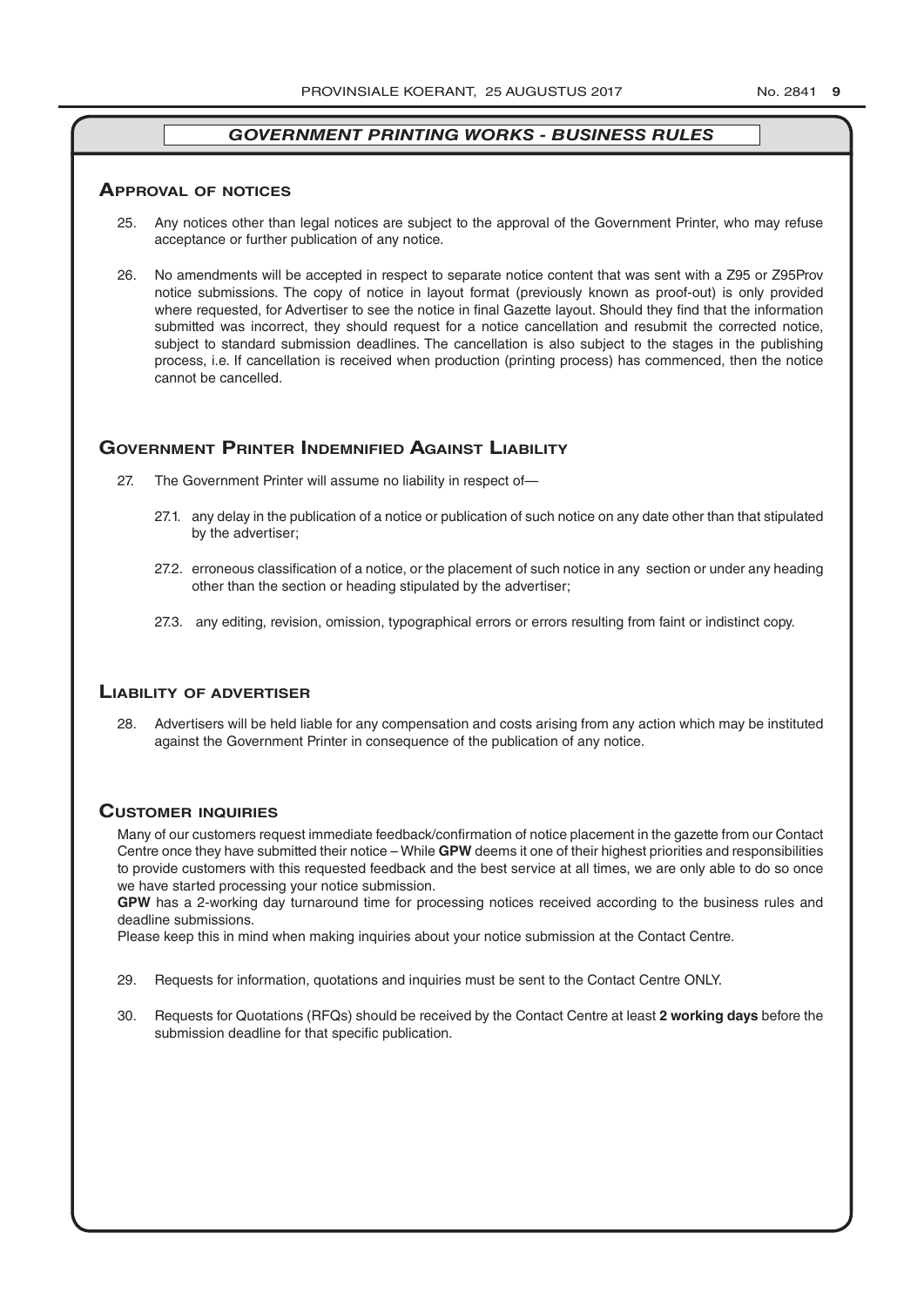#### **pAymenT of CosT**

- 31. The Request for Quotation for placement of the notice should be sent to the Gazette Contact Centre as indicated above, prior to submission of notice for advertising.
- 32. Payment should then be made, or Purchase Order prepared based on the received quotation, prior to the submission of the notice for advertising as these documents i.e. proof of payment or Purchase order will be required as part of the notice submission, as indicated earlier.
- 33. Every proof of payment must have a valid **GPW** quotation number as a reference on the proof of payment document.
- 34. Where there is any doubt about the cost of publication of a notice, and in the case of copy, an enquiry, accompanied by the relevant copy, should be addressed to the Gazette Contact Centre, **Government Printing Works**, Private Bag X85, Pretoria, 0001 email: info.egazette@gpw.gov.za before publication.
- 35. Overpayment resulting from miscalculation on the part of the advertiser of the cost of publication of a notice will not be refunded, unless the advertiser furnishes adequate reasons why such miscalculation occurred. In the event of underpayments, the difference will be recovered from the advertiser, and future notice(s) will not be published until such time as the full cost of such publication has been duly paid in cash or electronic funds transfer into the **Government Printing Works** banking account.
- 36. In the event of a notice being cancelled, a refund will be made only if no cost regarding the placing of the notice has been incurred by the **Government Printing Works**.
- 37. The **Government Printing Works** reserves the right to levy an additional charge in cases where notices, the cost of which has been calculated in accordance with the List of Fixed Tariff Rates, are subsequently found to be excessively lengthy or to contain overmuch or complicated tabulation.

### **proof of publiCATion**

- 38. Copies of any of the *Government Gazette* or *Provincial Gazette* can be downloaded from the **Government Printing Works** website www.gpwonline.co.za free of charge, should a proof of publication be required.
- 39. Printed copies may be ordered from the Publications department at the ruling price. The **Government Printing Works** will assume no liability for any failure to post or for any delay in despatching of such *Government Gazette*(s).

### *GOVERNMENT PRINTING WORKS CONTACT INFORMATION*

| <b>Physical Address:</b>                                            | <b>Postal Address:</b> | <b>GPW Banking Details:</b>                 |
|---------------------------------------------------------------------|------------------------|---------------------------------------------|
| <b>Government Printing Works</b>                                    | Private Bag X85        | <b>Bank: ABSA Bosman Street</b>             |
| 149 Bosman Street                                                   | Pretoria               | <b>Account No.: 405 7114 016</b>            |
| Pretoria                                                            | 0001                   | <b>Branch Code: 632-005</b>                 |
| For Gazette and Notice submissions: Gazette Submissions:            |                        | <b>E-mail:</b> submit.eqazette@gpw.gov.za   |
| <b>For queries and quotations, contact: Gazette Contact Centre:</b> |                        | <b>E-mail:</b> info.egazette@gpw.gov.za     |
|                                                                     |                        | <b>Tel: 012-748 6200</b>                    |
| <b>Contact person for subscribers: Mrs M. Toka:</b>                 |                        | <b>E-mail:</b> subscriptions $@$ gpw.gov.za |
|                                                                     |                        | <b>Tel: 012-748-6066 / 6060 / 6058</b>      |
|                                                                     |                        | <b>Fax: 012-323-9574</b>                    |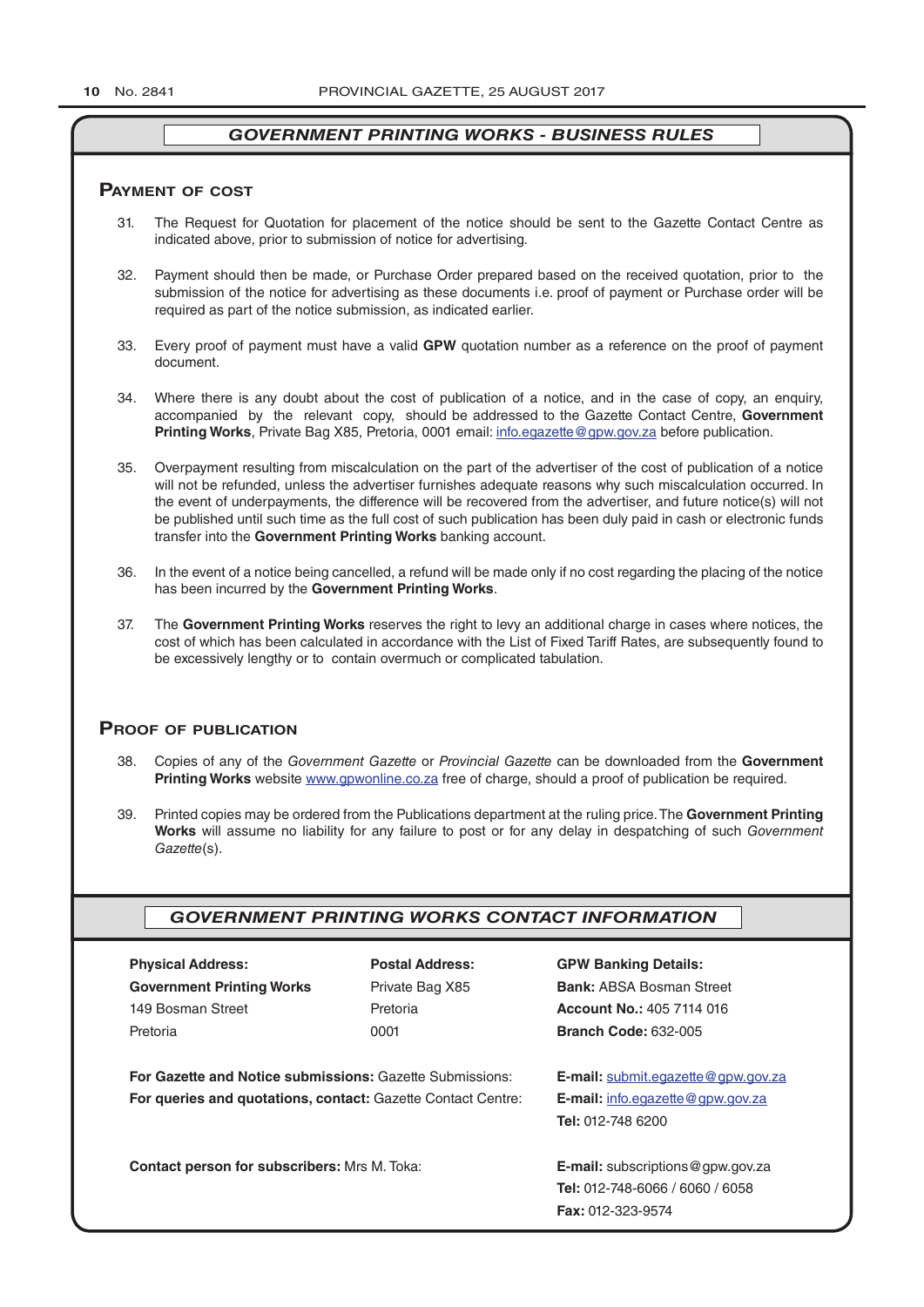# General Notices • Algemene Kennisgewings

### **NOTICE 87 OF 2017**

#### **STEVE TSHWETE AMENDMENT SCHEME No. 679**

#### **NOTICE OF APPLICATION FOR THE AMENDMENT OF THE STEVE TSHWETE TOWN PLANNING SCHEME, 2004, IN TERMS OF SECTION 62(1) AND 94(1) (A) OF THE STEVE TSHWETE SPATIAL PLANNING AND LAND USE MANAGEMENT BYLAW, 2016.**

We Elizone (PTY) LTD being the authorized agent of the registered owner of Portion 1 of Erf 306, Middelburg, hereby give notice in terms of Section 94(1)(a) of the Steve Tshwete Spatial Planning and Land Use Management Bylaw, 2016, that I have applied to the Steve Tshwete Local Municipality for the amendment of the town planning scheme known as the Steve Tshwete Town Planning Scheme, 2004, for the rezoning of the abovementioned property situated on Walter Sisulu Street, Middelburg, by rezoning the property from Residential 1 to Business 4 subject to certain conditions.

Any objection/s or comments including the grounds for such objection/s or comments with full contact details, shall be made in writing to the Municipal Manager, PO Box 14, Middelburg 1050 within 30 days from the 18<sup>th</sup> of August 2017.

Full particulars and plans may be inspected during normal office hours at the office of the Municipal Manager, Steve Tshwete Local Municipality, Cnr. Walter Sisulu and Wanderers Avenue, Middelburg, 1050, Tel: 013 2497000, for a period of 30 days from 18 August 2017.

Address of the Applicant: 1 Seinhuwel Street, Aerorand, Middelburg, 1055

18–25

#### **KENNISGEWING 87 VAN 2017**

#### **STEVE TSHWETE WYSIGINGSKEMA No. 679**

**KENNISGEWING VAN DIE AANSOEK OM DIE WYSIGING VAN DIE STEVE TSHWETE DORPSBEPLANNINGSKEMA, 2004, INGEVOLGE ARTIKEL 62(1) EN 94(1) (A) VAN DIE STEDELIKE BEPLANNING EN GRONDGEBRUIK BESTUUR VERORDENINGE, 2016**

Ek, Elizone (PTY) LTD, synde die gemagtigde agent van die geregistreerde eienaar van restant van gedeelte 1 van Erf 306 Middelburg, gee hiermee ingevolge Artikel 62(1) en 94(1)(a) , van die Stedelike Beplanning en Grondgebruik Bestuur Verordeninge, 2016, kennis dat ons by Steve Tshwete Plaaslike Munisipaliteit aansoek gedoen het om die wysiging van Steve Tshwete Dorpsbeplanningskema, 2004, deur die hersonering van die bogenoemde eiendom geleë te WalterSisuluStraat, Middelburg vanaf Residensiele 1 na Besigheid 4, onderworpe aan sekere voorwaardes.

Besonderhede van die aansoek lê ter insae gedurende gewone kantoorure by die kantoor van die munisipale bestuurder, Steve Tshwete Plaaslike munisipaliteit, munisipale gebou, Wandererslaan, Middelburg, 1050, vir 'n tydperk van 30 dae vanaf 18 Augustus 2017.

Besware of vertoë ten opsigte van die aansoek moet binne 'n tydperk van 30 dae vanaf 18 Augustus 2017, skriftelik by of tot die munisipale bestuurder by bovermelde adres of by Posbus 14, Middelburg, 1050, ingedien of gerig word.

Adres Van Applikant: SeinhuwelStraat 1, Aerorand, Middelburg, 1055

18–25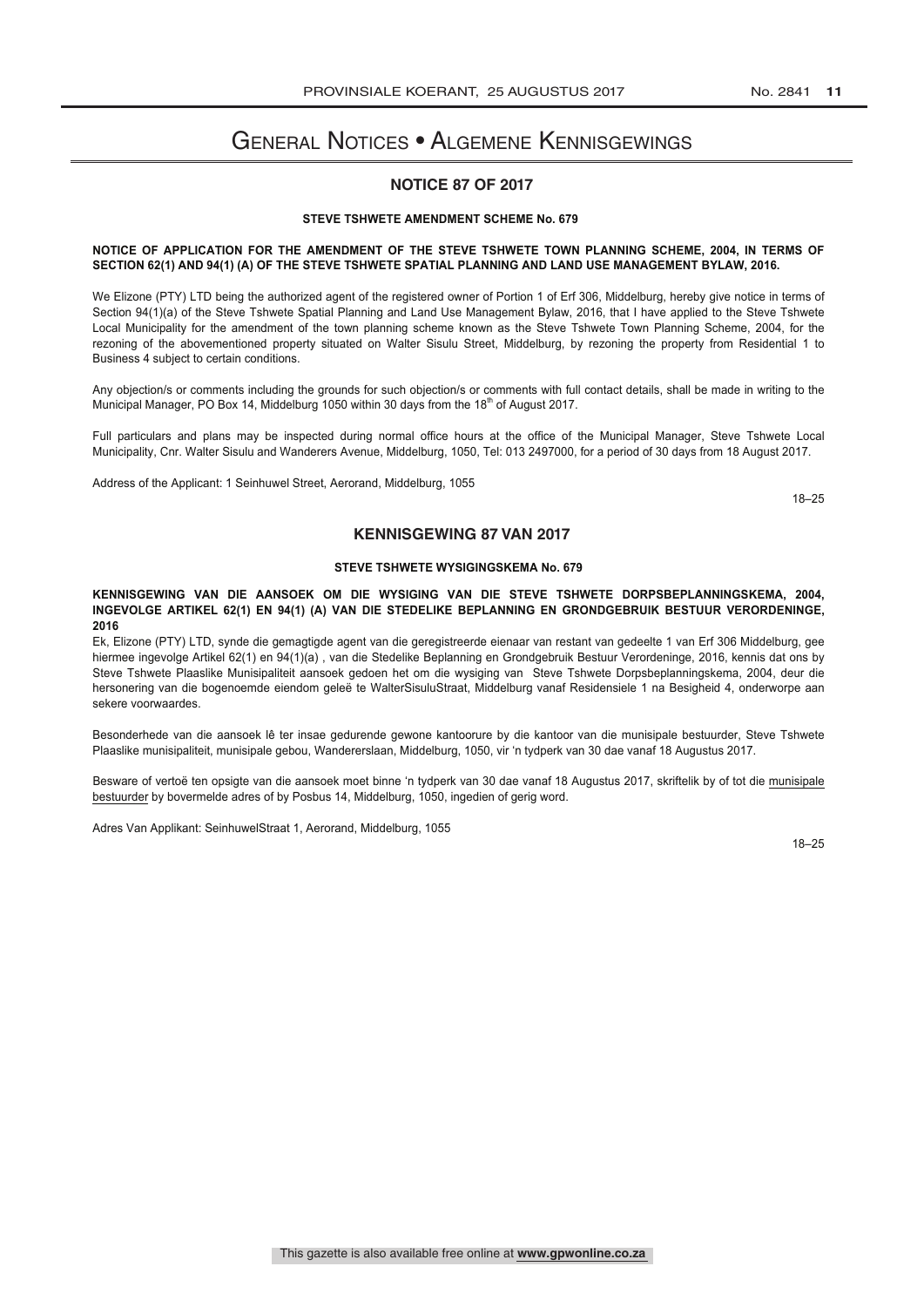# Provincial Notices • Provinsiale Kennisgewings

# **PROVINCIAL NOTICE 99 OF 2017**

# **STEVE TSHWETE AMENDMENT SCHEME No. 633**

# **NOTICE OF APPLICATION FOR THE AMENDMENT OF THE STEVE TSHWETE TOWN PLANNING SCHEME, 2004, IN TERMS OF SECTION 62(1) AND 94(1) (A) OF THE STEVE TSHWETE SPATIAL PLANNING AND LAND USE MANAGEMENT BYLAW, 2016.**

I/we **Izwe Libanzi Development Consultants Planners**, being the authorized agent of the registered owner of **a portion of Erf 3717 Kwazamokuhle extension 05** hereby give notice in terms of section 94(1)(a) of the Steve Tshwete Spatial Planning and Land Use Management Bylaw, 2016, that I have applied to the Steve Tshwete Local Municipality for the amendment of the town planning scheme known as the Steve Tshwete Town Planning Scheme, 2004, for the rezoning of the abovementioned property situated at **a portion of Erf 3717 Kwazamokuhle extension 05**, by rezoning the property from **Public Open Space** to **Business 1** subject to certain conditions.

Any objection/s or comments including the grounds for such objection/s or comments with full contact details, shall be made in writing to the Municipal Manager, PO Box 14, Middelburg 1050 within 21 days from **25 August 2017**

Full particulars and plans may be inspected during normal office hours at the office of the Municipal Manager, Steve Tshwete Local Municipality, Cnr. Walter Sisulu and Wanderers Avenue, Middelburg, 1050, Tel: 013 2497000, for a period of 21 days from **25 August 2017**

Address of the applicant: **Izwe Libanzi Development Consultants Planners** 

P. O. Box 114, Ekangala 1021

Telephone no : **079 764 7239 Fax: (086) 273 1398**

25–1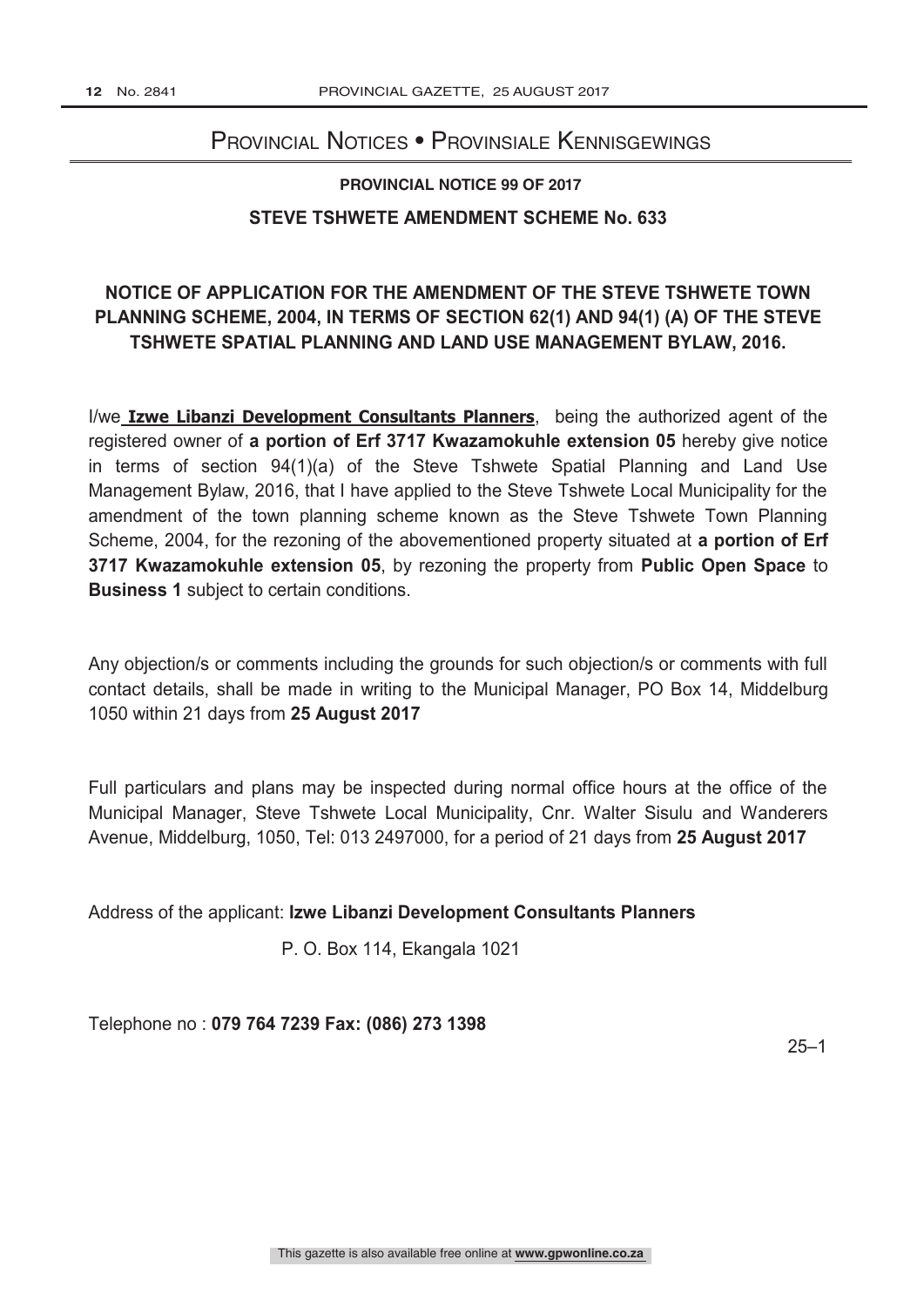# **PROVINSIALE KENNISGEWING 99 VAN 2017**

# **STEVE TSHWETE WYSIGINGSKEMA No. 633**

# **KENNISGEWING VAN DIE AANSOEK OM DIE WYSIGING VAN DIE STEVE TSHWETE DORPSBEPLANNINGSKEMA, 2004, INGEVOLGE ARTIKEL 62(1) EN 94(1) VAN DIE RUIMTELIKE BEPLANNING EN GROND GEBRUIK WET VERONDERING, 2016.**

Ek, **Izwe Libanzi Development Consultants Planners** , synde die gemagtigde agent van die geregistreerde eienaar van **'N GEDEELTE VAN Erf 3717 KWAZAMOKHUHLE EXTENSION 05,** gee hiermee ingevolge artikel 62(1) en 94(1) van, Die Ruimtelike Beplanning En Grond Gebruik Wet Verondering, 2016. Kennis dat ons by Steve Tshwete Plaaslike Munisipaliteit aansoek gedoen het om die wysiging van Steve Tshwete Dorpsbeplanningskema, 2004, hersonering van die bogenoemde eiendom geleë te **'N Gedeelte Van Erf 3717 Kwazamokhuhle Extension 05,** vanaf **Openbare Oop Ruimte** na **Besigheid 1**, onderworpe aan sekere voorwaardes.

Besonderhede van die aansoek lê ter insae gedurende gewone kantoorure by die kantoor van die munisipale bestuurder, Steve Tshwete plaaslike munisipaliteit, munisipale gebou, wandererslaan, Middelburg, 1050, vir 'n tydperk van 21 dae vanaf **25 August 2017**

Besware of vertoë ten opsigte van die aansoek moet binne 'n tydperk van 21 dae vanaf **25 August 2017**, skriftelik by of tot die Munisipale Bestuurder by bovermelde adres of by Posbus 14, Middelburg, 1050, ingedien of gerig word.

Applikant: **Izwe Libanzi Development Consultants Planners**

P. O. Box 114, Ekangala 1021

Tel: **079 764 7239 Fax: (086) 273 1398**

25–1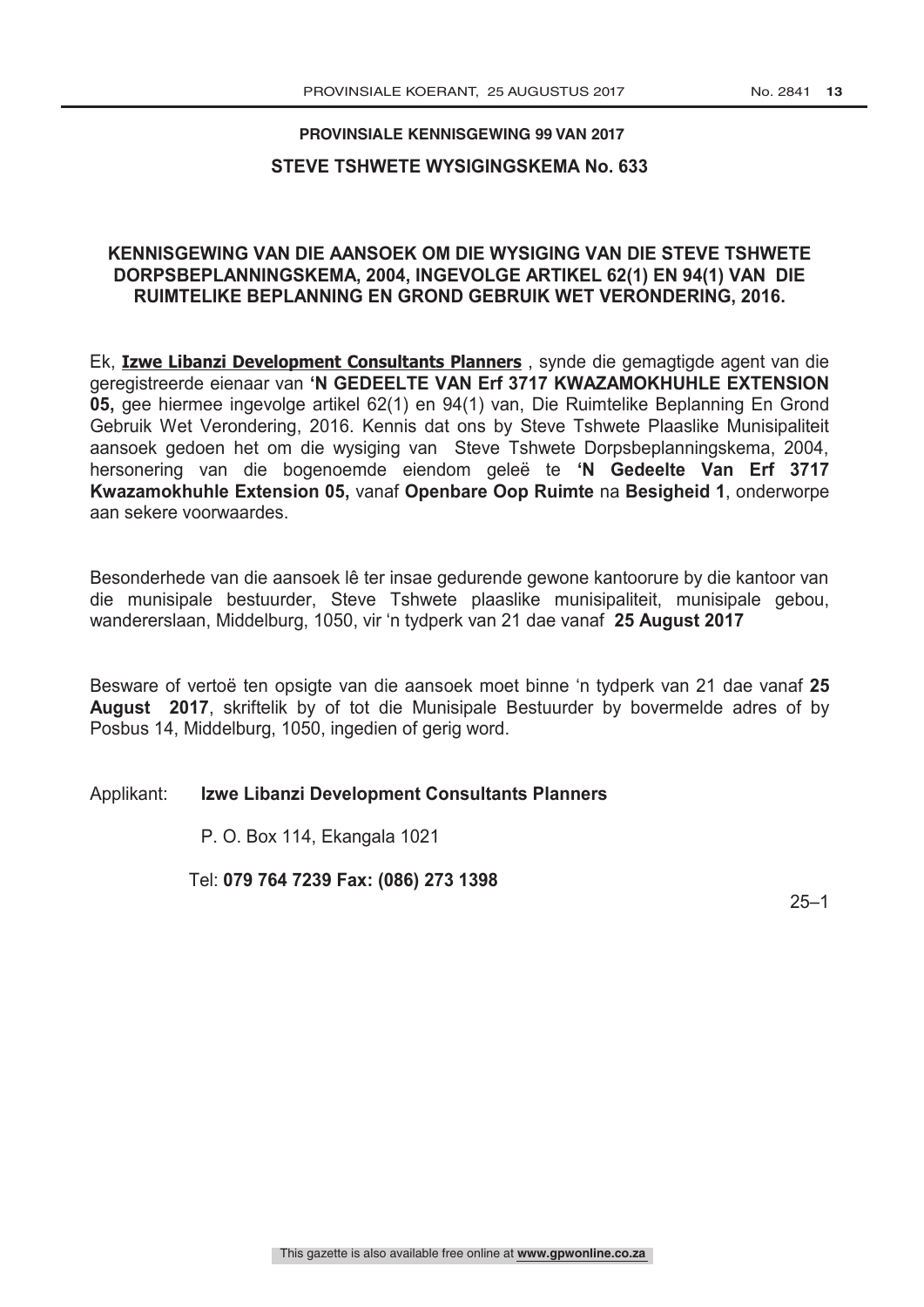**PROVINCIAL NOTICE 100 OF 2017** 



# **NOTICE GENERAL RATES IN RESPECT OF THE FINANCIAL YEAR 1 JULY 2017 TO 30 JUNE 2018**

Notice is hereby given in terms of Section24(2)(c)(i) of the Municipal Finance Management Act, Act 56 of 2003, section 4(1)( $c$ )(ii) section 74 and 75 A of the Local Government Municipal Systems Act, Act 32 of 2000 and Section 14 of the Local Government Municipal Property Rates Act, Act 6 of 2004, that Thaba Chweu Local Municipality at a meeting held on 31 May 2017, determined the following general rates in respect of the 2017/2018 financial year on a rateable property recorded in the valuation roll for all properties situated within the area of jurisdiction of Thaba Chweu Local Municipality

| <b>ASSESSMENT RATES</b>                                                               |
|---------------------------------------------------------------------------------------|
| APPROVED TARIFFS FOR THE BOOK YEAR 2017/2018                                          |
|                                                                                       |
| That the baseline assessment rate for Thaba Chweu Municipality of 0.01227 amount in   |
| the rand remain the same and be levied on the market value of the property.           |
|                                                                                       |
| <b>RESIDENTIAL (Only one dwelling and or one flat per property)</b>                   |
| That the assessment rate of 0.01227 amount in the rand remain the same and be levied  |
| on the market value of the property.                                                  |
|                                                                                       |
| BUSINESS / INDUSTRIAL / COMMERCIAL / SPECIAL / PRIVATE OPEN SPACE / MINNING /         |
| UTILITIES / PUBLIC SERVICE INFRASTRUCTURE/ GOVERNMENT / ECT. (ALL TOWNS)              |
| That the assessment rate of 0.01227 amount in the rand remain the same and be levied  |
| on the market value of the property.                                                  |
| That the assessment rate ratio of 1:0.25 be applied on the market value of properties |
| categorised as PSI                                                                    |
|                                                                                       |
| VACANT / UNDEVELOPED / UNDETERMINED PROPERTIES                                        |
|                                                                                       |
| That the assessment rate of 0.01956 amount in the rand remain the same and be levied  |
| on the market value of the property.                                                  |
|                                                                                       |
| <b>AGRICULTURAL:</b>                                                                  |
| That the assessment rate of 0.01227 amount in the rand remain the same and be levied  |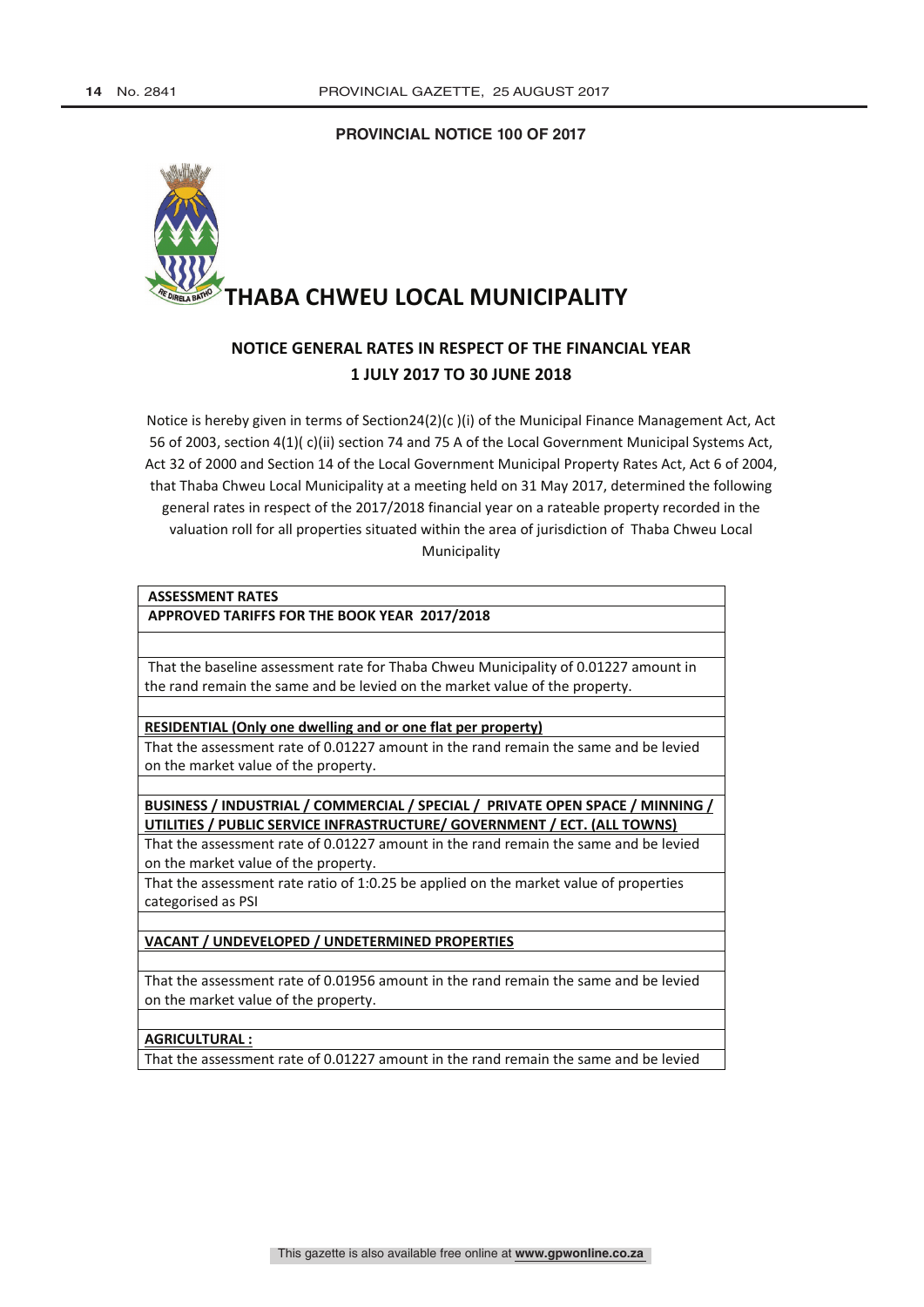on the market value of the property. That the assessment rate ratio of 1:0.25 be applied on the market value of properties categorised as FAR & AGN **RESIDENTIAL FOR BUSINESS: GUESTHOUSES / FLATS / B & B / MULTIPLE USE PROP / ECT.(ALL TOWNS)** That the assessment rate of 0.008625 amount in the rand remain the same and be levied on the market value of the property.

#### **PUBLIC BENEFIT ORGANISATION PROPERTY:**

That the assessment rate of 0.01227 amount in the rand remain the same and be levied on the market value of the property.

That the assessment rate ratio of 1:0.25 be applied on the market value of properties prescribed in Part I of the Ninth Schedule to

the Income Tax Act.

#### **NEWLY RATEBLE PROPERTIES**

That the assessment rate of 0.01227 amount in the rand remain the same and be levied on the market value of the property.

#### **Exemptions, Rebates and Reductions on Rates**

That the following Exemptions, Rebates and Reductions on Rates be granted

#### *Exemptions*

The first R15,000 of the market value of all residential properties and of all properties used for multiple purposes, provided one or more components of such properties are used for residential purposes, is exempt from the payment of rates in terms of Section 17(1)(h) of the Property Rates Act. (Paragraph 7.5.1)

#### *Rebates and Reductions*

#### *Residential*

A rebate of 50% will be given on the assessment rate for all residential properties.

#### *Indigents*

Indigents will be subsidized in accordance with the indigent policy adopted by Council and will not form part of a rebate in terms of the MPRA.

**Pensioners and Medical unfit applicant (disabled)** 

Owners who qualify in terms of the criteria determined in the policy will be granted a rebate based on the tariff applicable on residential properties.

The maximum income and rebate on the category of income for the 2017/2018 financial year are determined as follows: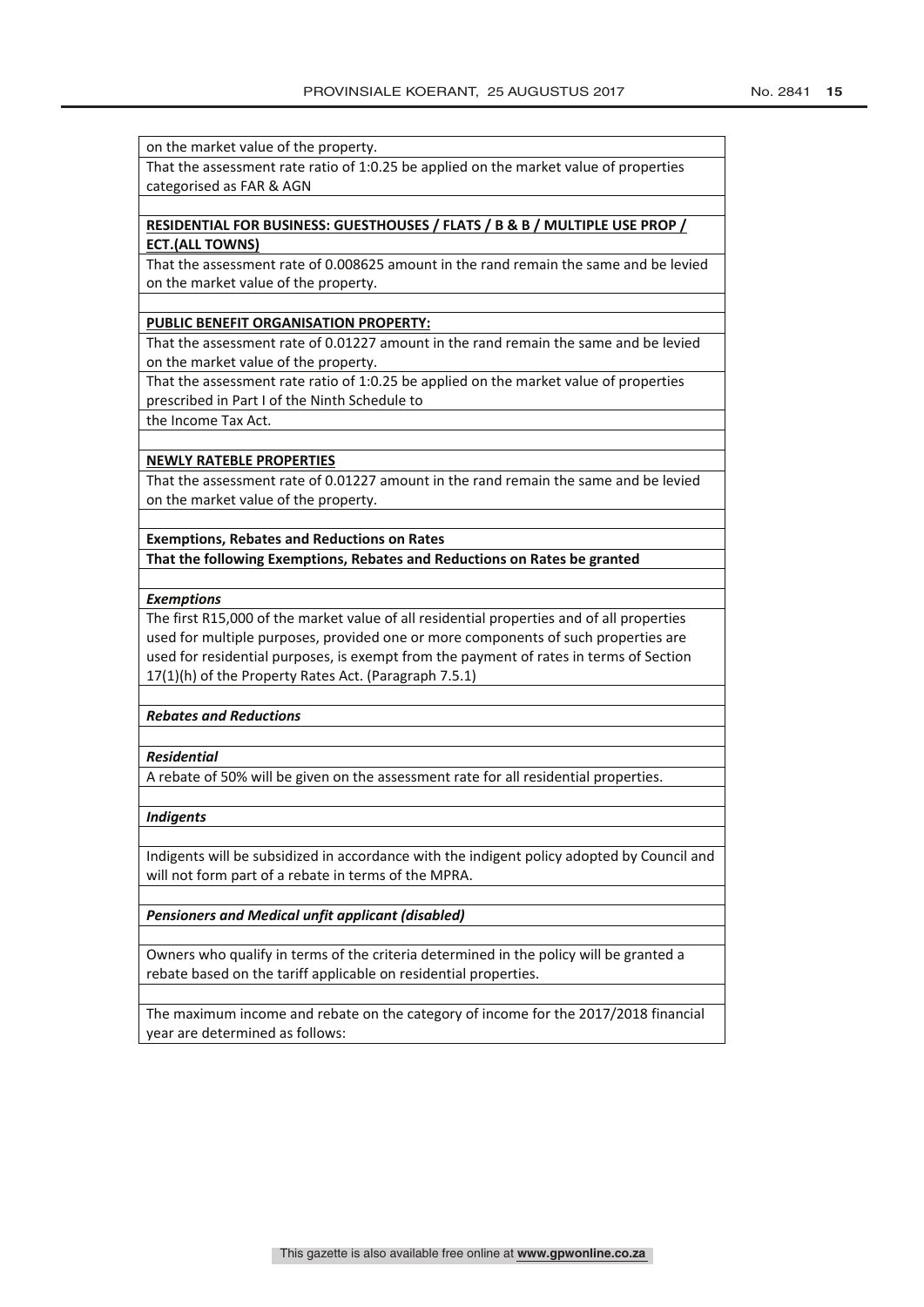| Average Monthly Earning in Respect of Preceding 12 Months                            | % Rebate |
|--------------------------------------------------------------------------------------|----------|
|                                                                                      |          |
| R 0 - R 4 000.00                                                                     | 100%     |
| R 4001.00 - R 5 000.00                                                               | 80%      |
| R 5001.00 - R 6 000.00                                                               | 60%      |
| R 6001.00 - R 7 000.00                                                               | 40%      |
| R 7001.00 - R 9 000.00                                                               | 20%      |
|                                                                                      |          |
|                                                                                      |          |
| <b>Agricultural property: Classified as FAR &amp; AGN</b>                            |          |
|                                                                                      |          |
| A rebate of 10% will be given on the assessment rate for all agricultural properties |          |
| classified as FAR & AGN.                                                             |          |
|                                                                                      |          |
| <b>Public Benefit Organisation:</b>                                                  |          |
|                                                                                      |          |

The amount due for rates as contemplated in section  $26(1)(a)$  of the Local Government: Municipal Property Rates Act, Act 6of 2004, shall be payable in equal monthly instalments as from July 2014. Interest on arrears will be charged at prime plus 1 percent as determined by the municipality.

By order

**Mr T M P Kgoale P O BOX 61 Municipal Manager LYDENBURG**

**1120** 

**Notice no: 86/2017**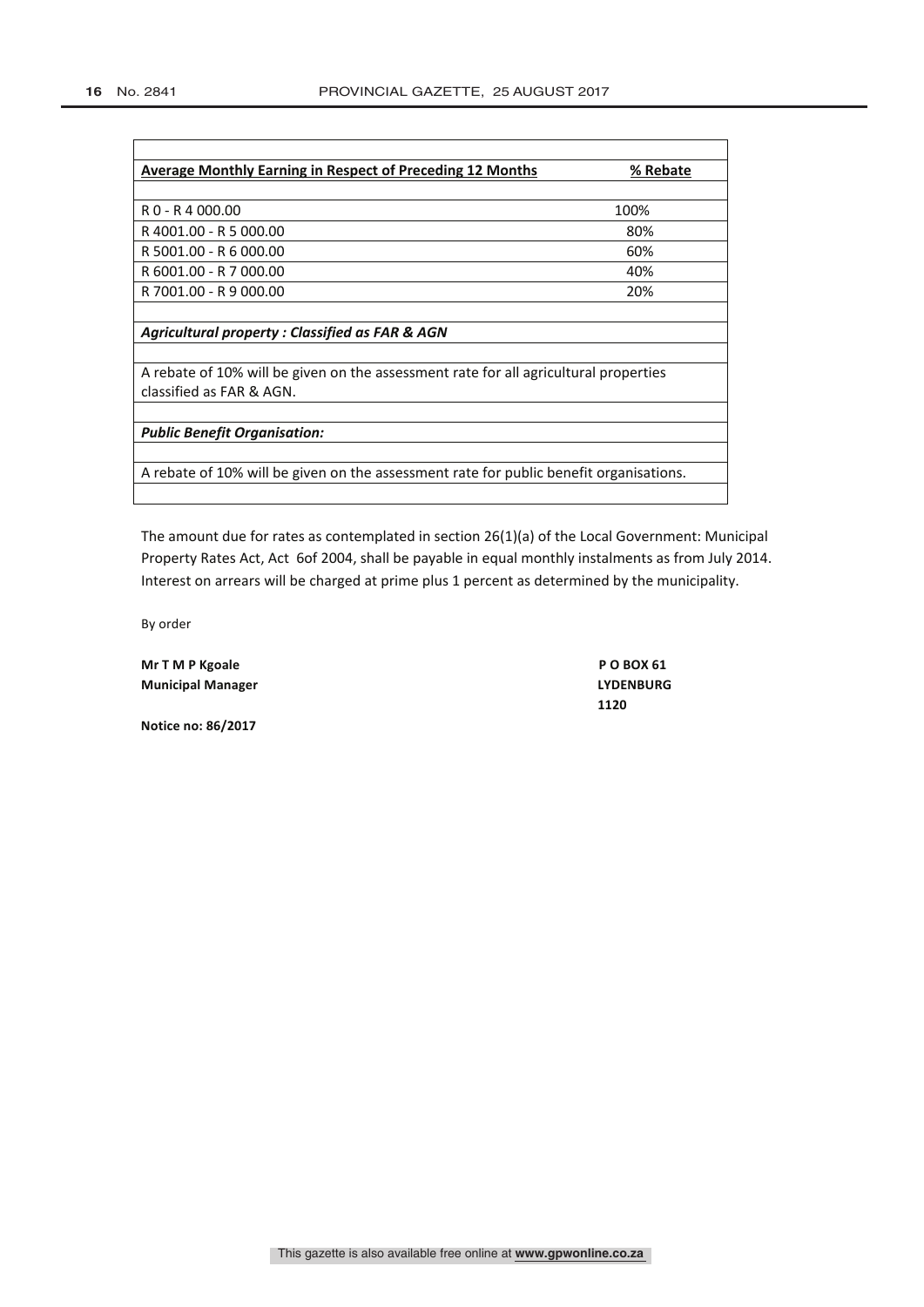# **PROVINCIAL NOTICE 101 OF 2017**

# LOCAL GOVERNMENT: MUNICIPAL STRUCTURES ACT, 1998

# DETERMINATION OF DATE FOR BY-ELECTION

I, Refilwe Maria Mtshweni, Member of the Executive Council responsible for Co-operative Governance and Traditional Affairs in the Mpumalanga Province, hereby give notice in terms of section 25(4) of the Local Government: Municipal Structures Act, 1998 (Act No. 117 of 1998), that <sup>I</sup> have determined 27 September 2017 as the date on which the byelection as indicated in the Schedule should be held.

Given under my hand at Mbombela on 25 August 2017.

**MS RMWTSHWENI (MPL)** MEC. CO-OPERATIVE GOVERNANCE AND TRADITIONAL AFFAIRS

# **SCHEDULE**

(a) MP 324 - Nkomazi Local Municipality

Ward - Ten 83204010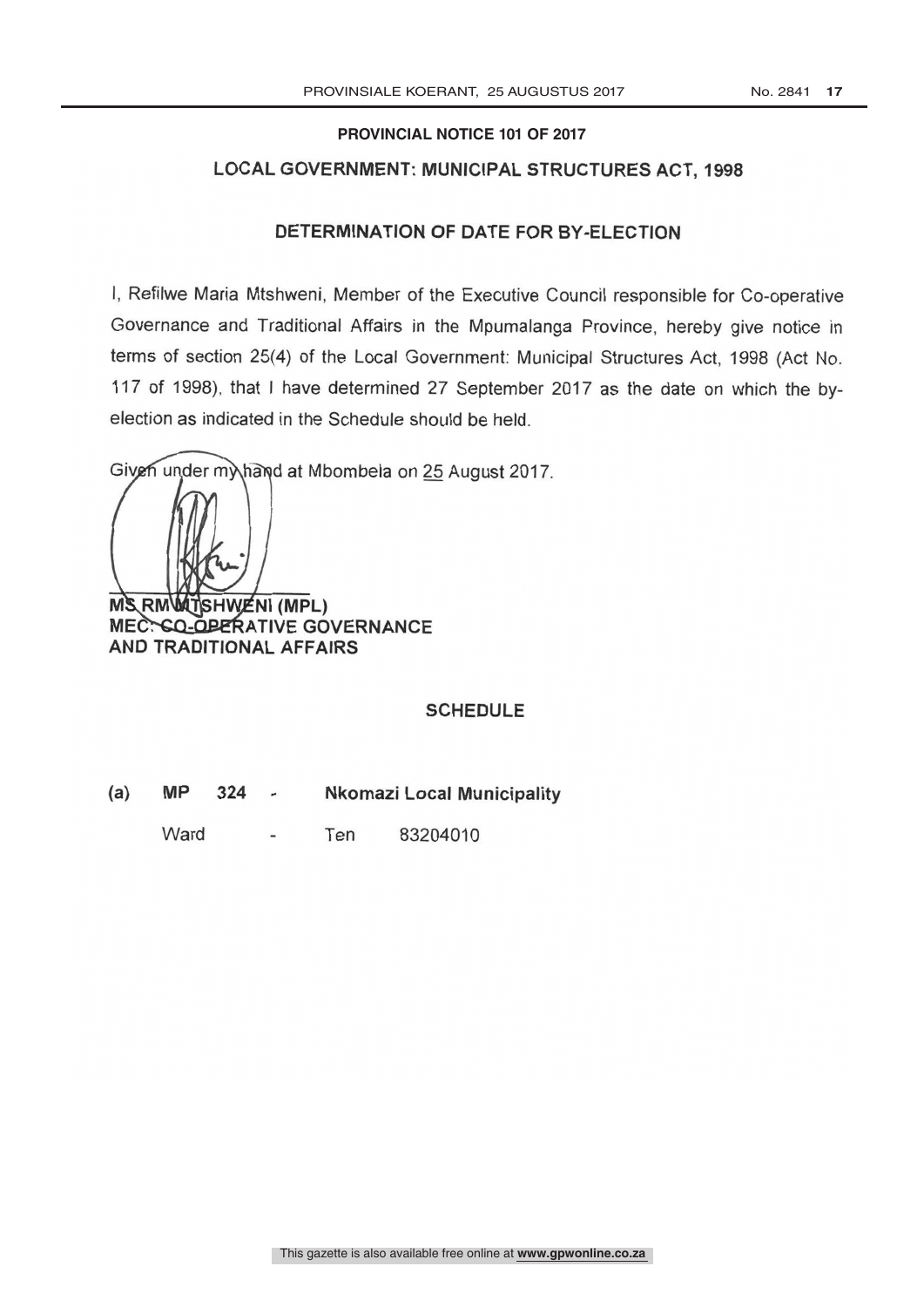# **PROVINCIAL NOTICE 102 OF 2017**

# **STEVE TSHWETE AMENDMENT SCHEME No. 633**

# **NOTICE OF APPLICATION FOR THE AMENDMENT OF THE STEVE TSHWETE TOWN PLANNING SCHEME, 2004, IN TERMS OF SECTION 62(1) AND 94(1) (A) OF THE STEVE TSHWETE SPATIAL PLANNING AND LAND USE MANAGEMENT BYLAW, 2016.**

I/we **Izwe Libanzi Development Consultants Planners**, being the authorized agent of the registered owner of **a portion of Erf 3717 Kwazamokuhle extension 05** hereby give notice in terms of section 94(1)(a) of the Steve Tshwete Spatial Planning and Land Use Management Bylaw, 2016, that I have applied to the Steve Tshwete Local Municipality for the amendment of the town planning scheme known as the Steve Tshwete Town Planning Scheme, 2004, for the rezoning of the abovementioned property situated at **a portion of Erf 3717 Kwazamokuhle extension 05**, by rezoning the property from **Public Open Space** to **Business 1** subject to certain conditions.

Any objection/s or comments including the grounds for such objection/s or comments with full contact details, shall be made in writing to the Municipal Manager, PO Box 14, Middelburg 1050 within 30 days from **25 August 2017**

Full particulars and plans may be inspected during normal office hours at the office of the Municipal Manager, Steve Tshwete Local Municipality, Cnr. Walter Sisulu and Wanderers Avenue, Middelburg, 1050, Tel: 013 2497000, for a period of 30 days from **25 August 2017**

Address of the applicant: **Izwe Libanzi Development Consultants Planners** 

P. O. Box 114, Ekangala 1021

Telephone no : **079 764 7239 Fax: (086) 273 1398**

25-1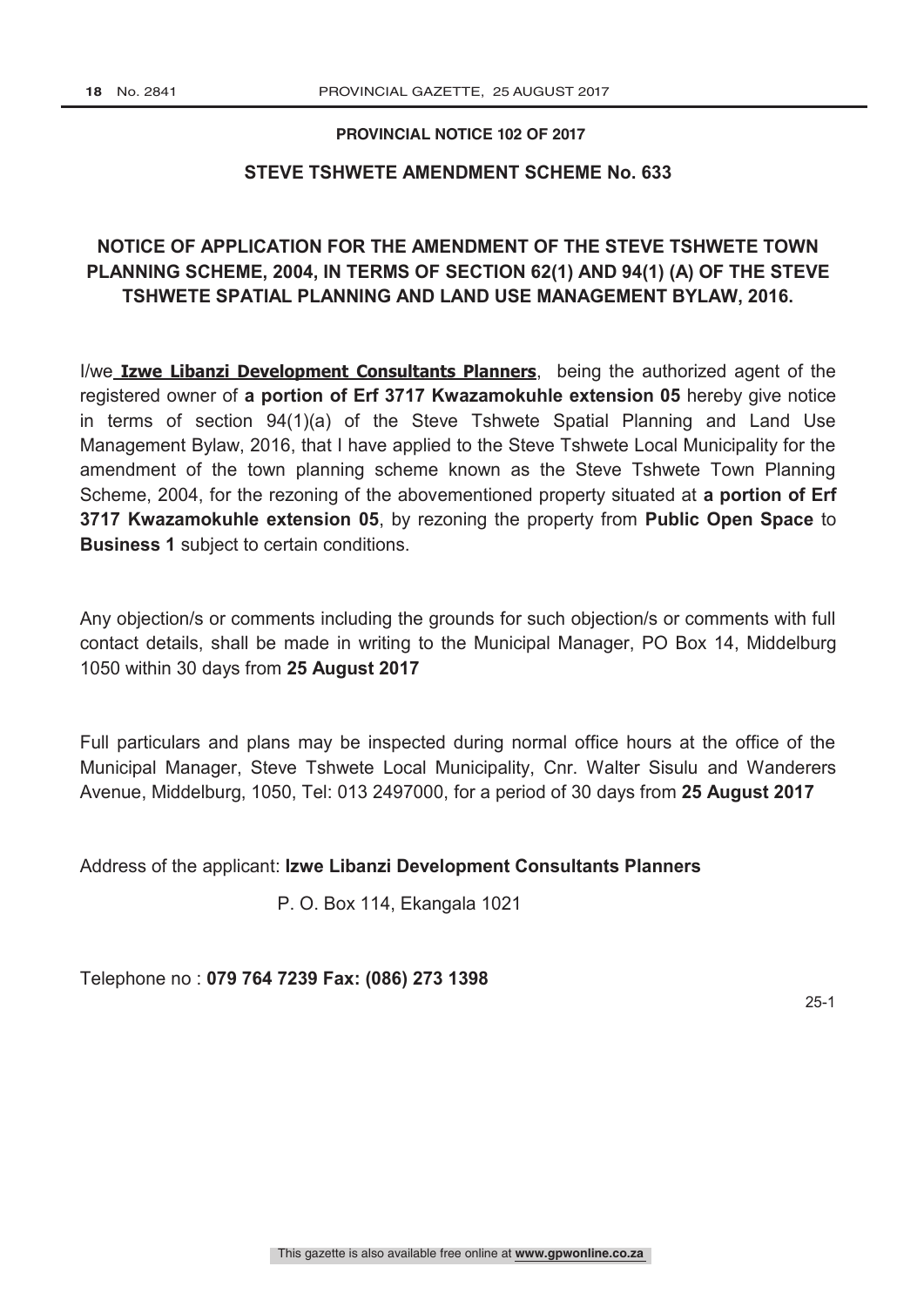# **PROVINSIALE KENNISGEWING 102 VAN 2017**

# **STEVE TSHWETE WYSIGINGSKEMA No. 633**

# **KENNISGEWING VAN DIE AANSOEK OM DIE WYSIGING VAN DIE STEVE TSHWETE DORPSBEPLANNINGSKEMA, 2004, INGEVOLGE ARTIKEL 62(1) EN 94(1) VAN DIE RUIMTELIKE BEPLANNING EN GROND GEBRUIK WET VERONDERING, 2016.**

Ek, **Izwe Libanzi Development Consultants Planners** , synde die gemagtigde agent van die geregistreerde eienaar van **'N GEDEELTE VAN Erf 3717 KWAZAMOKHUHLE EXTENSION 05,** gee hiermee ingevolge artikel 62(1) en 94(1) van, Die Ruimtelike Beplanning En Grond Gebruik Wet Verondering, 2016. Kennis dat ons by Steve Tshwete Plaaslike Munisipaliteit aansoek gedoen het om die wysiging van Steve Tshwete Dorpsbeplanningskema, 2004, hersonering van die bogenoemde eiendom geleë te **'N Gedeelte Van Erf 3717 Kwazamokhuhle Extension 05,** vanaf **Openbare Oop Ruimte** na **Besigheid 1**, onderworpe aan sekere voorwaardes.

Besonderhede van die aansoek lê ter insae gedurende gewone kantoorure by die kantoor van die munisipale bestuurder, Steve Tshwete plaaslike munisipaliteit, munisipale gebou, wandererslaan, Middelburg, 1050, vir 'n tydperk van 30 dae vanaf **25 August 2017**

Besware of vertoë ten opsigte van die aansoek moet binne 'n tydperk van 30 dae vanaf **25 August 2017**, skriftelik by of tot die Munisipale Bestuurder by bovermelde adres of by Posbus 14, Middelburg, 1050, ingedien of gerig word.

# Applikant: **Izwe Libanzi Development Consultants Planners**

P. O. Box 114, Ekangala 1021

Tel: **079 764 7239 Fax: (086) 273 1398** 

25-1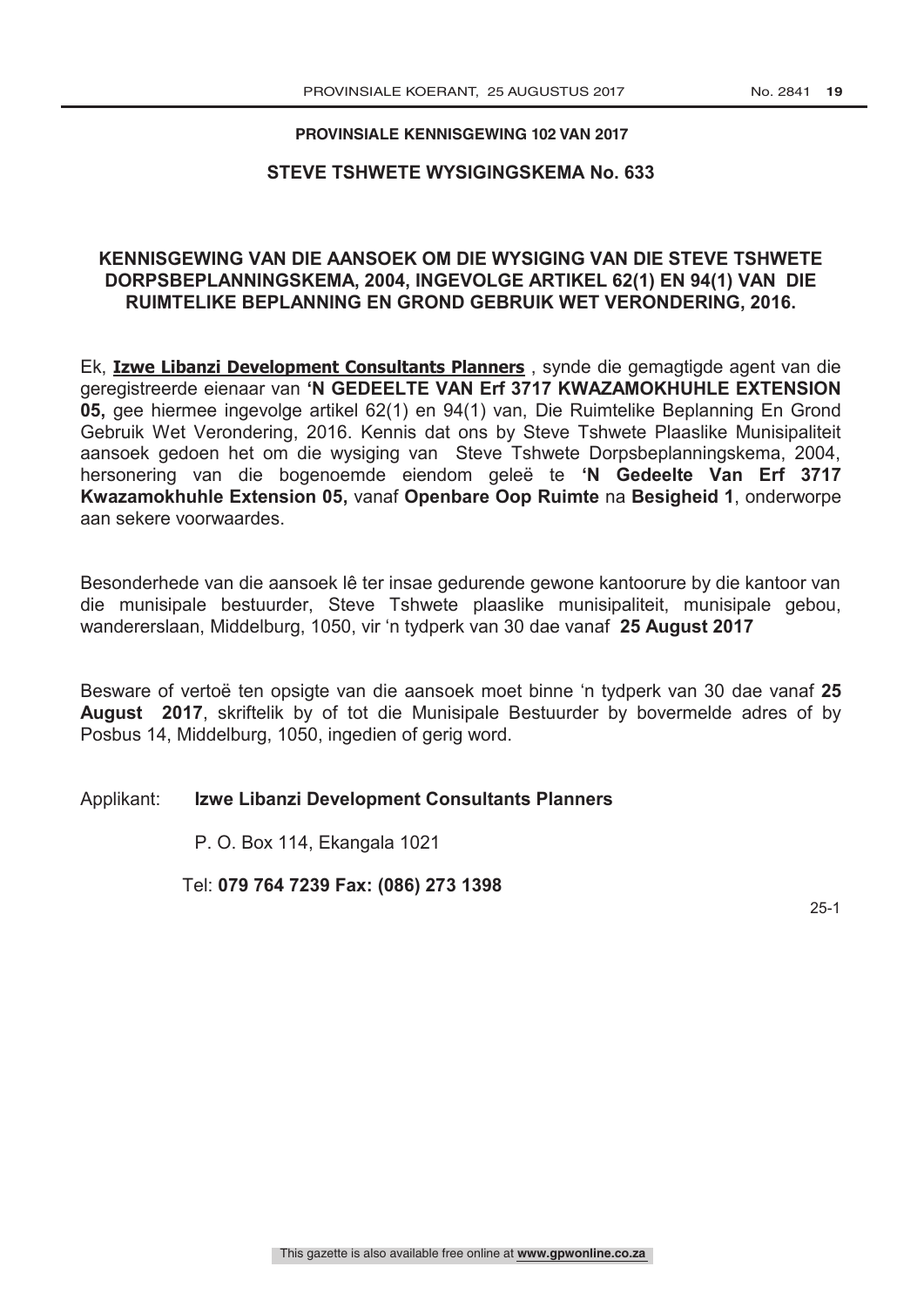# Local Authority Notices • Plaaslike Owerheids Kennisgewings

# **LOCAL AUTHORITY NOTICE 85 OF 2017**

# **MSUKALIGWA MUNICIPAL PROPERTY RATES BY – LAW**

Msukaligwa Municipality, hereby, in terms of section 6 of the Local Government: Municipal Property Rates Act, 2004 has by way of resolution number LM 78/05/2017 adopted the Municipality's Property Rates By-Law set out hereunder.

# **MSUKALIGWA MUNICIPALITY**

#### **MUNICIPAL PROPERTY RATES BY-LAW(S)**

# **PREAMBLE**

**WHEREAS** section 229(1) of the Constitution requires a Municipality to impose rates on property and surcharges on fees for the services provided by or on behalf of the Municipality.

**AND WHEREAS** section 13 of the municipality Systems Act read section 162 of the Constitution required a Municipality to promulgate Municipal By-Laws by publishing them in the gazette of Mpumalanga Province.

**AND WHEREAS** section 6 of the Local Government: Municipal Property Rates Act, 2004 requires a Municipality to adopt By-Laws to give effect to the implementation of its property rates policy; the By-Laws may differentiate between the different categories of properties and different categories of owners of properties liable for the payment of rates;

**NOW THEREFORE BE IT ENACTED** by the Council of the Msukaligwa Local Municipality, as follows:

#### **1. DEFINITIONS**

In this By-Law, any word or expression to which a meaning has been assigned in the Local Government: Municipal Property Rates Act, 2004 (Act No. 6 of 2004 ), shall bear the same meaning unless the context indicates otherwise.

**'Municipality'** means Msukaligwa Local Municipality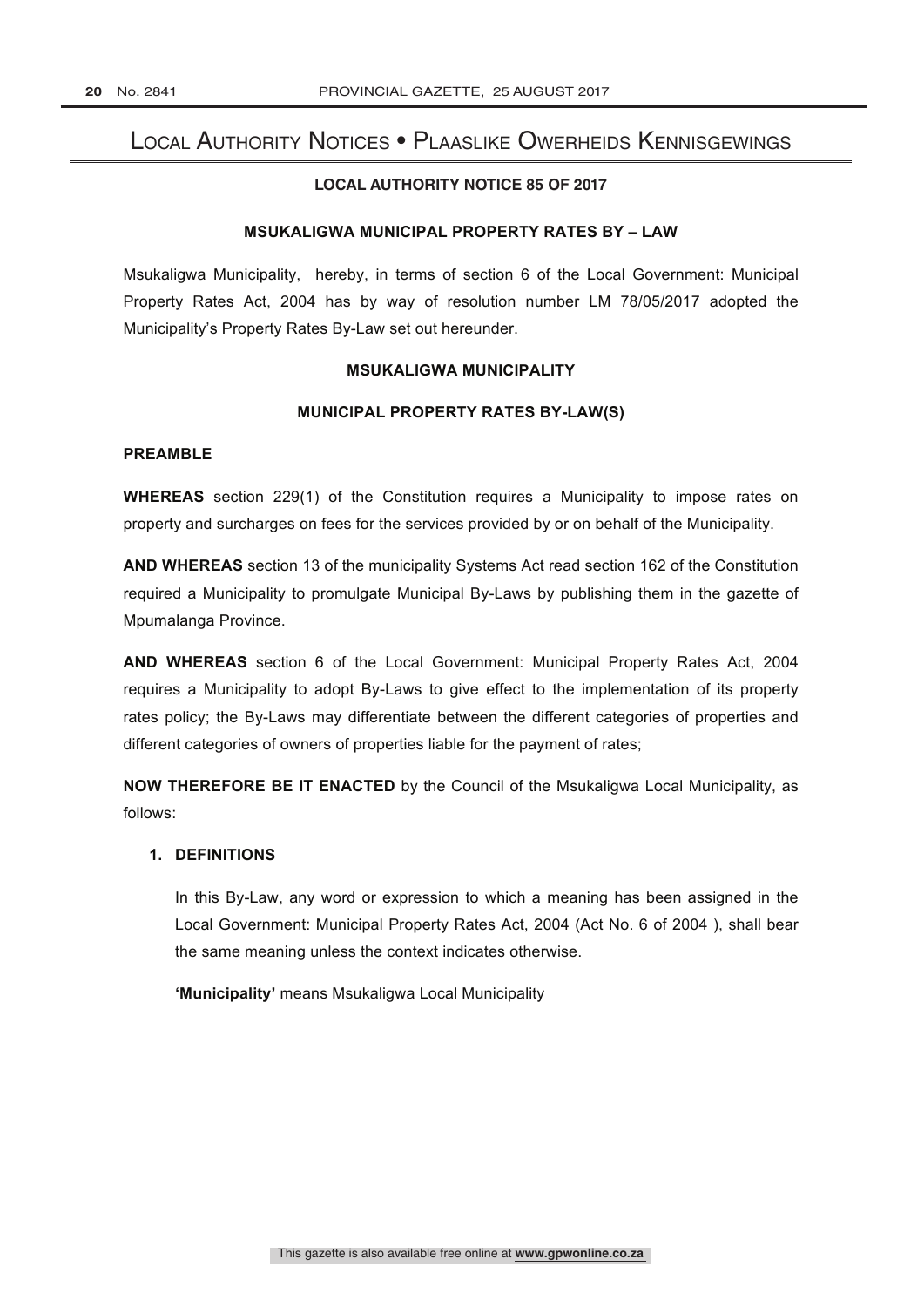**'Property Rates Act'** means the Local Government: Municipality property Rates Act, 2004 (Act No6 of 2004)

**'Rates Policy'** means the policy on the levying of rates on rateable property of the Msukaligwa Local Municipality, contemplated in chapter 2 of the Municipal Property Rates Act.

# **2. OBJECTS**

The object of this By-Law is to give effect to the implementation of the Rates Policy as contemplated in section 6 of the Municipality Property Rates Act.

# **3. ADOPTION AND IMPLEMENTATION OF RATES POLICY**

- 3.1 The Municipality shall adopt and implement its Rates Policy consistent with the Municipality Property Rates Act on the levying of rates on rateable property within the jurisdiction of the Municipality; and
- 3.2 The Municipality shall not be entitled to levy rates other than in terms of its Rates Policy.

# **4. CONTENTS OF RATES POLICY**

The Rates Policy shall, inter alia:

- 4.1 Apply to all rates levied by the Municipality pursuant to the adoption of its Annual Budget;
- 4.2 Comply with the requirement for:
	- 4.2.1 The adoption and contents of a rates policy specified in section 3 of the Act;
	- 4.2.2 The process of community participation specified in section 4 of the Act; and
	- 4.2.3 The annual review of a rates Policy specified in section 5 of the Act.
- 4.3 Provide for principles, criteria and implementation measures that are consistent with the Municipality Property Rates Act for the levying of rates which the Council may adopt; and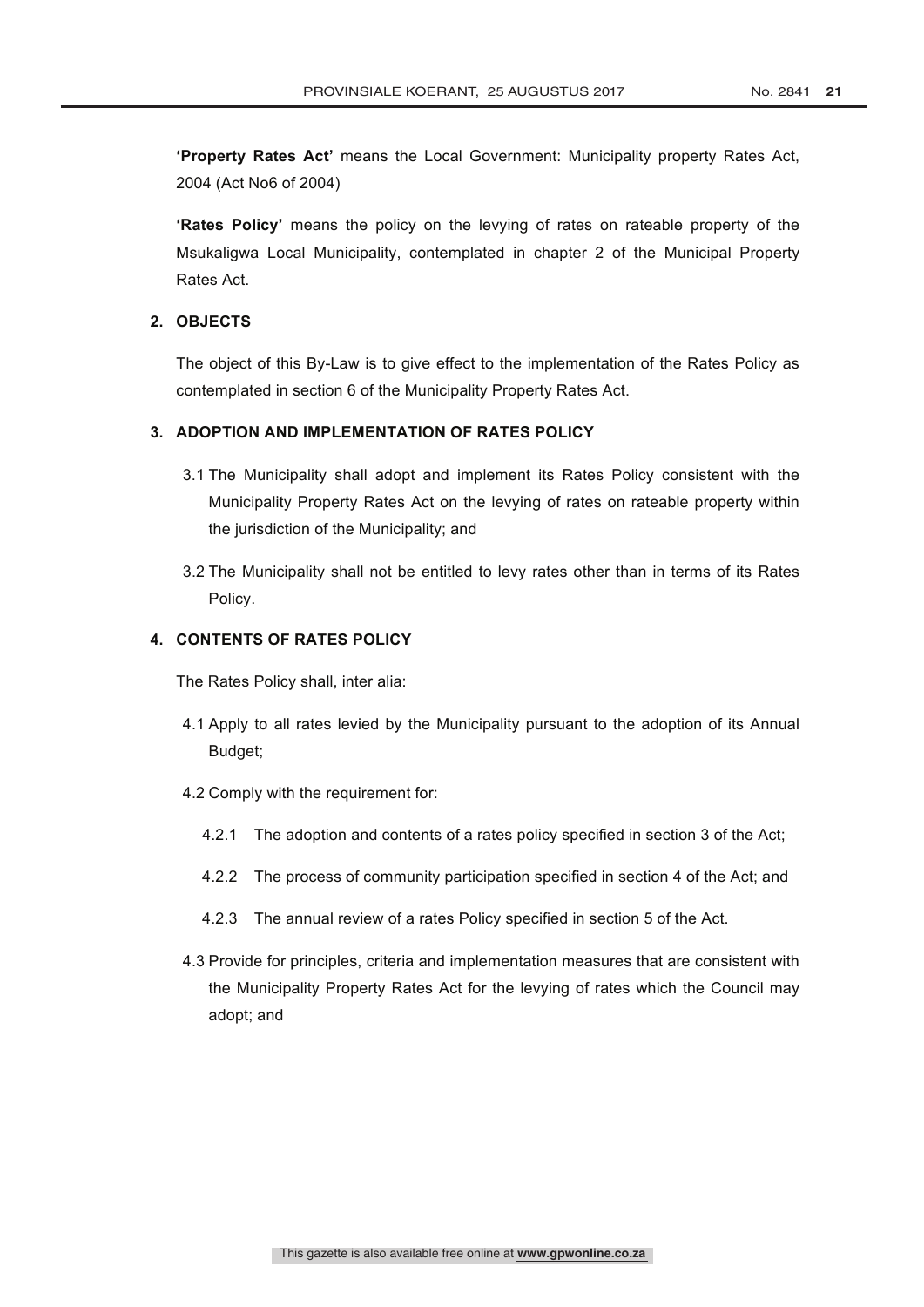4.4 Provide for enforcement mechanism that are consistent with the Municipal Property Rates Act and the Local Government: Municipal System Act, 2000 (Act No. 32 of 2000).

# **5. ENFORCEMENT OF THE RATES POLICY**

The Municipality's Rates Policy shall be forced through the Credit Control and Debt Collection Policy and any further enforcement mechanisms stipulated in the Act the Municipality's Rates Policy.

# **6. SHORT TITLE AND COMMENCEMENT**

This By-Law is called the Msukaligwa Municipality Property Rates By- Law, and takes effect on 1 July 2017.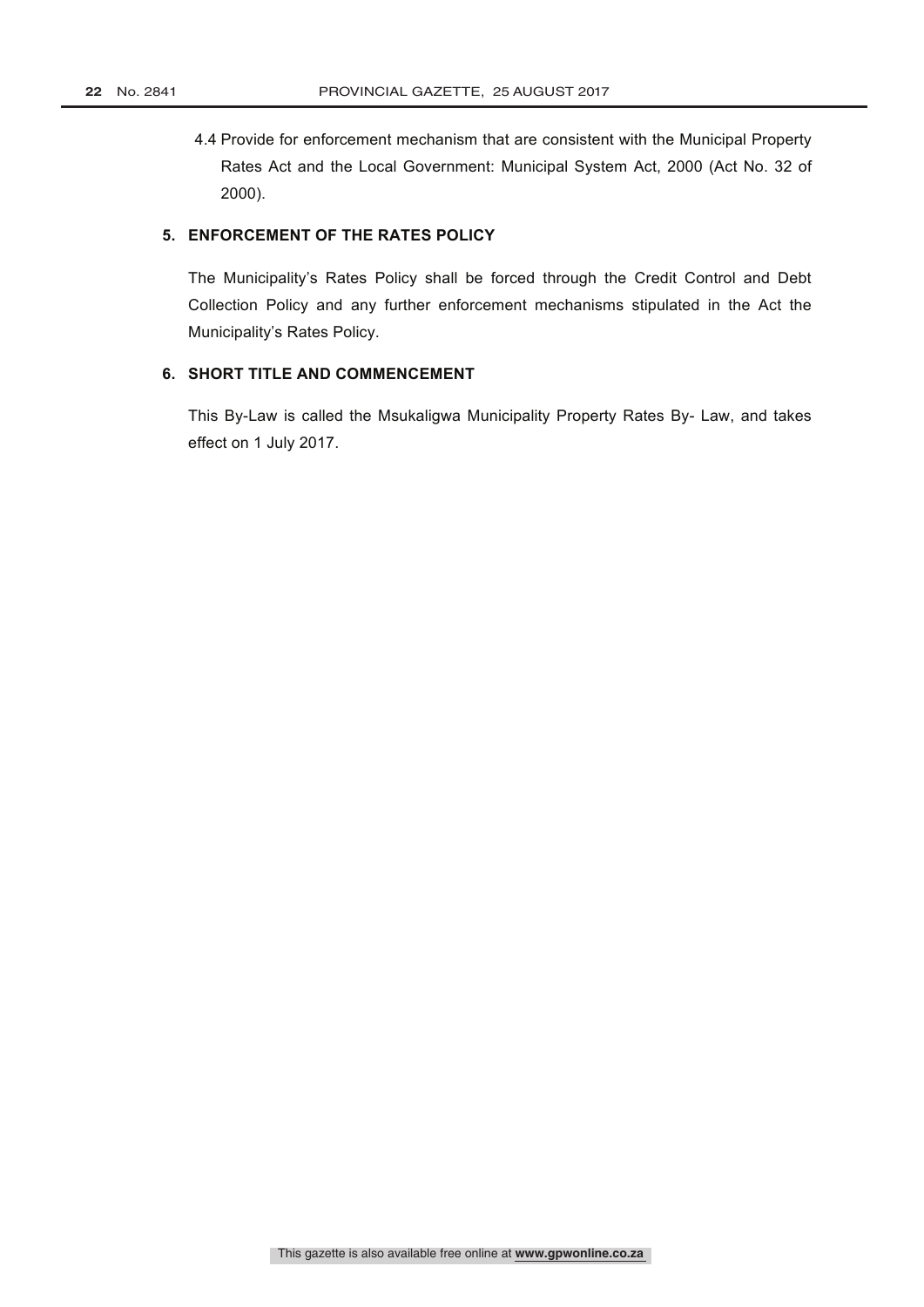# **LOCAL AUTHORITY NOTICE 86 OF 2017**

# **RESOLUTION ON LEVYING PROPERTY RATES IN TERMS OF SECTION 14 OF THE LOCAL GOVERNMENT: MUNICIPAL PROPERTY RATES ACT, 2004 (ACT NO 6 OF 2004).**

### **MSUKALIGWA LOCAL MUNICIPALITY**

# **RESOLUTION LEVYING PROPERTY RATES FOR THE FINANCIAL YEAR 1 JULY 2017 TO 30 JUNE 2018**

Notice is hereby given in term of Section 14(1) and (2) of the Local Government: Municipal Property Rates Act, 2004; that the Council resolved by way of council resolution number LM 78/05/2017, to levy the rates on property reflected in the schedule below with effect from **1 July 2017.** 

| <b>Category of Property</b>                   | Cent amount in the Rand rate determined for |
|-----------------------------------------------|---------------------------------------------|
|                                               | the relevant property category              |
|                                               | <b>Rebates Section 15 of the MPRA</b>       |
| <b>Residential Property</b>                   | .0077068<br><b>REBATES LESS 15%</b>         |
| <b>Business and Commercial Property</b>       | .0192669                                    |
| <b>Industrial Property</b>                    | .0192669                                    |
| <b>Agriculture Property</b>                   | <b>REBATES LESS 10%</b><br>.0019267         |
| Mining Property                               | .0192669                                    |
| <b>Public Service Infrastructure Property</b> | .0019267<br>Phasing -out Less 60%(5         |
|                                               | Years) & LESS 30% = 90%                     |
| <b>Public Benefit Organisation Property</b>   | .0019267                                    |
| <b>Government Properties</b>                  | .0192669                                    |

Full details of the Council resolution and rebates, reductions and exclusions specific to each category of owners of properties as determined through criteria in the Municipality's rates policy are available for inspection on the Municipality's offices, website (www.msukaligwa.gov.za) and all public libraries.

**NAME: ZWELIHLE THERON SHONGWE DESIGNATION: MUNICIPAL MANAGER CNR KERK & TAUTE STREETS P O BOX 48 ERMELO 2350 Tel : (017) 801 3500 Fax : (017) 801 3851**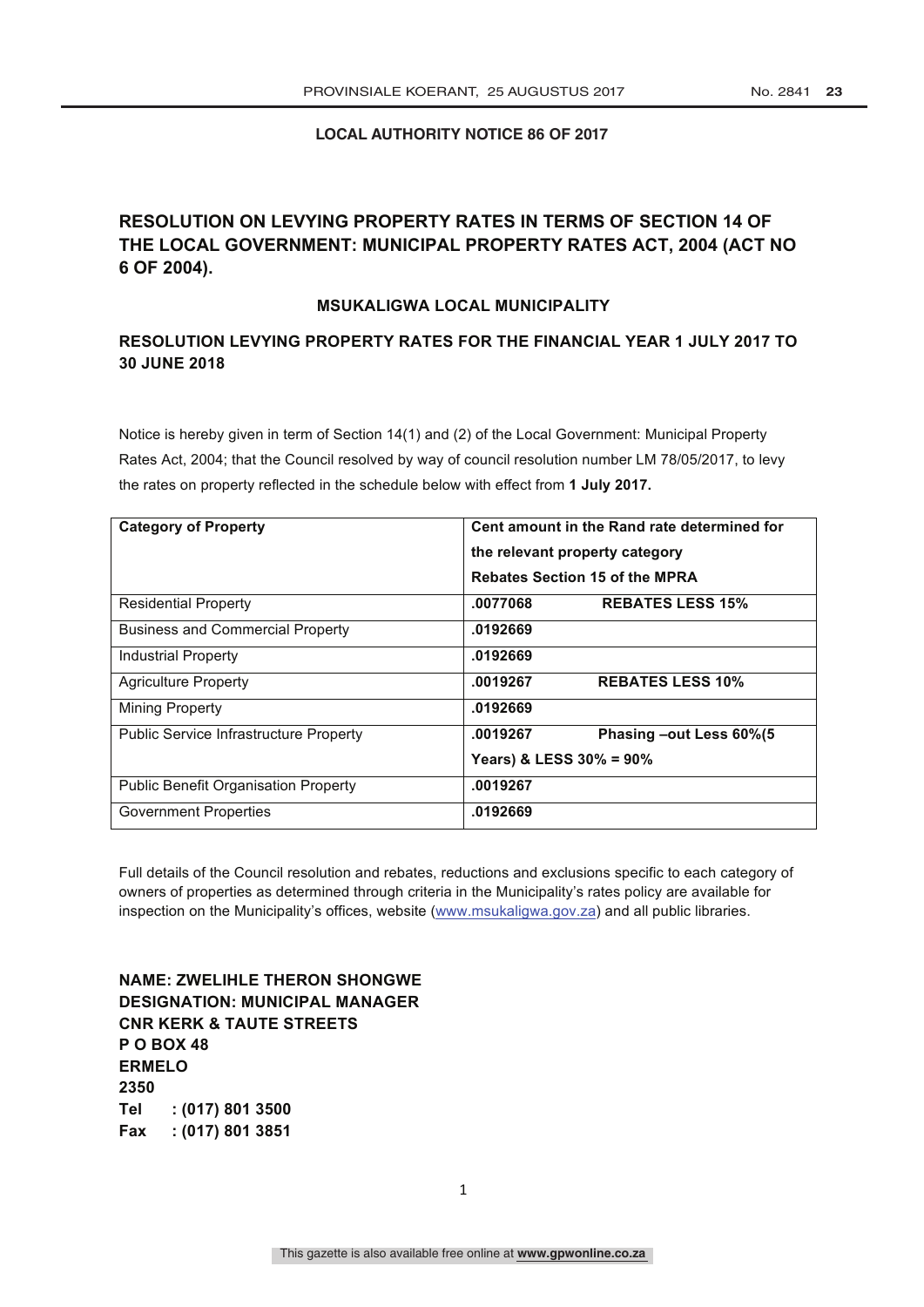#### **LOCAL AUTHORITY NOTICE 87 OF 2017**

#### **NELSPRUIT AMENDMENT SCHEME 2002**

It is hereby notified in terms of Section 50 of the Mbombela By-law on Spatial Planning and Land Use Management, 2015, that the City of Mbombela has approved an amendment of the Nelspruit Town Planning Scheme, 1989, by the rezoning of Portion 174 of the farm Maggiesdal 456 JT, from "Undetermined" to "Special" for a place of Public Worship, with subservient and related uses as detailed in the applicable Annexure.

Copies of the amendment scheme are filed with the Municipal Manager, Civic Centre, Nel Street, Mbombela, and are open for inspection at all reasonable times. This amendment scheme shall come into operation on date of publication hereof.

**N DIAMOND ACTING MUNICIPAL MANAGER**

City of Mbombela P O Box 45 NELSPRUIT 1200

#### **LOCAL AUTHORITY NOTICE 88 OF 2017**

#### **LOCAL AUTHORITY NOTICE 01 OF 2017**

#### **AMENDMENT SCHEME / WYSIGINGSKEMA 03**

A. Notice is hereby given in terms of Section 66(5) of the Chief Albert Luthuli, Dipaleseng, Dr Pixley Ka Isaka Seme, Lekwa, Mkhondo and Msukaligwa Municipal By-law on Spatial Planning and Land Use Management, 2016 and in terms of the provisions of the Spatial Planning and Land Use Management Act, 2013 (Act 16 of 2013), that the Dipaleseng Local Municipality has been approved the amendment of the Dipaleseng Land Use Management Scheme 2012, by the rezoning of Erven 1688, 1689 and 1705 Balfour from "Industrial 2" and "Residential 1" to "Business 1", subject to certain conditions as indicated in the approved application, which Amendment Scheme will be known as Amendment Scheme 03.

The Amendment Scheme is filed with the Director: Planning & Economic Development, Dipaleseng Local Municipality, corner of Themba Shozi- and Johnny Mokoena Drive, Balfour and are open for inspection at all reasonable times. Amendment Scheme 03 will come into operation on date of publication hereof.

B. Kennis word hiermee gegee ingevolge Artikel 66(5) van die Chief Albert Luthuli, Dipaleseng, Dr Pixley Ka Isaka Seme, Lekwa, Mkhondo en Msukaligwa Munisipale Bywet op Ruimtelike Beplanning en Grondgebruikbestuur, 2016 en ingevolge die bepalings van die Wet op Ruimtelike Beplanning en Grondgebruikbestuur 2013 (Wet 16 van 2013), dat die Dipaleseng Plaaslike Munisipaliteit die wysiging van die Dipaleseng Grondgebruikbeheerskema, 2012 goedgekeur het deur die hersonering van Erwe 1688, 1689 en 1705 Balfour vanaf "Nywerheid 1" en "Residensieel 1" na "Besigheid 1", onderhewig aan sekere voorwaardes soos aangedui in die goedgekeurde aansoek, welke wysiging bekend sal staan as Wysigingskema 03.

Die Wysigingskema word in bewaring gehou deur die Direkteur: Beplanning en Ekonomiese Ontwikkeling, Dipaleseng Plaasliek Munisipaliteit, hoek van Themba Shozi- en Johnny Mokoenarylaan, Balfour en is beskikbaar vir inspeksie te alle redelike tye. Wysigingskema 03 sal in werking tree op datum van publikasie hiervan.

Municipal Manager / Munisipale Bestuurder Dipaleseng Local Municipality / Dipaleseng Plaaslike Munisipaliteit Notice No. / Kennisgweing No: 01/2017 25 August 2017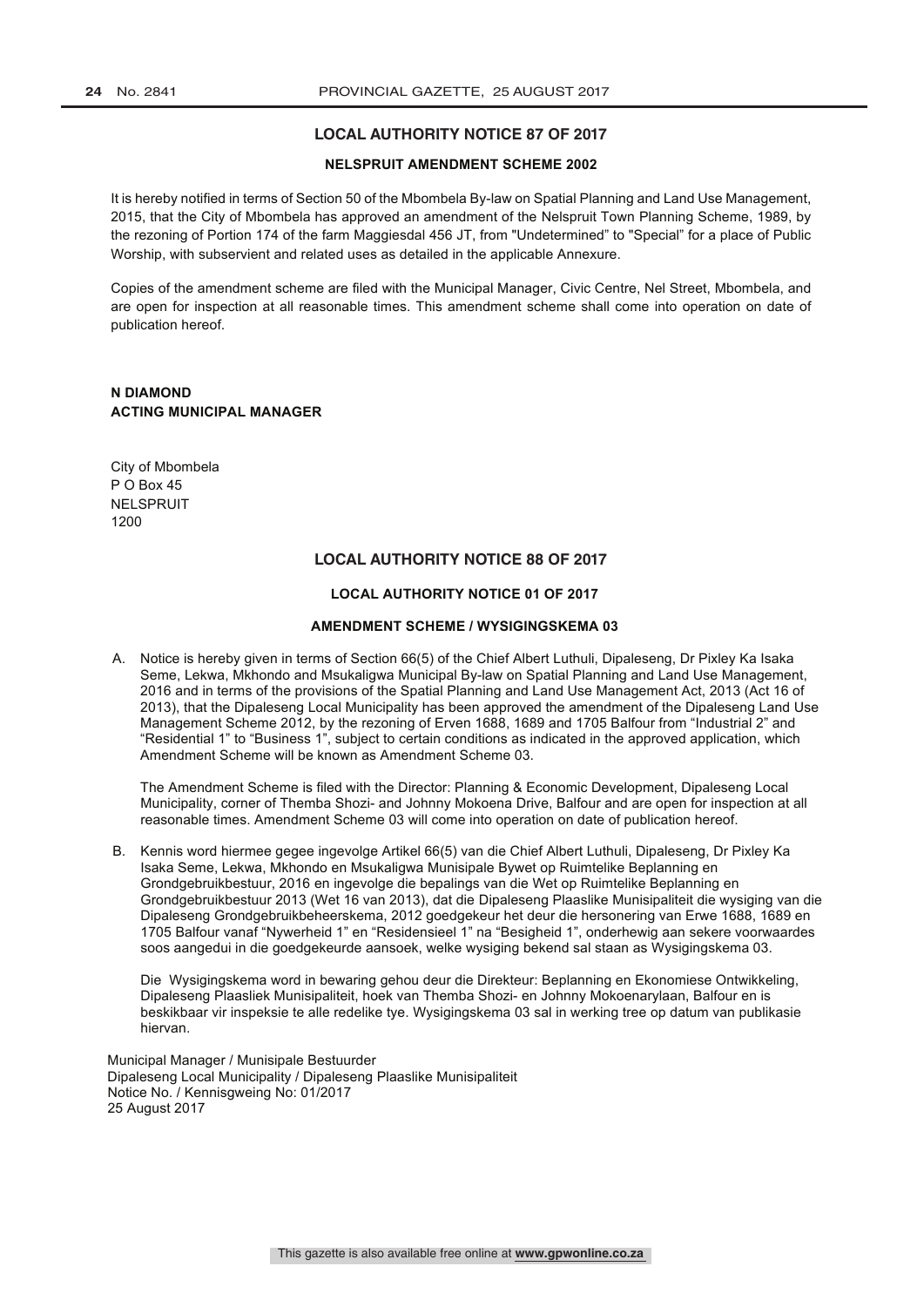# **LOCAL AUTHORITY NOTICE 89 OF 2017**

#### **THABA CHWEU LOCAL MUNICIPALITY**

It is hereby notified in terms of the provisions of Section 66 (47) of the Thaba Chweu Spatial Planning and Land Use Management By-Law, 2016, read together with the relevant provisions of the Spatial Planning and Land Use Management Act, 2013 (Act 16 of 2013) (SPLUMA) and Regulations as promulgated, that the Thaba Chweu Local Municipality has approved the amendment of the Town Planning Scheme known as the Lydenburg Town Planning Scheme, 1995 by the rezoning of the following to be registered erven:

- Portion 1 to Portion 41 and Portion 43 to Portion 129 of Erf 11177, Lydenburg Extension 79;
- Portion 1 to Portion 40 and Portion 42 to Portion 68 of Erf 11178, Lydenburg Extension 79; and
- Portion 1 to Portion 122 of Erf 11179, Lydenburg Extension 79 from "Residential 1" and "Public Roads" to "Residential 1";
- Portion 130 of Erf 11177, Lydenburg Extension 79 from "Residential 1" and "Public Roads" to "Public Open Space"
- Portion 42 and Portion 131 of Erf 11177, Portion 69 of Erf 11178 and Portion 123 of Erf 11179, Lydenburg Extension 79 from "Residential 1" and "Public Roads" to "Existing Public Roads".
- Portion 41 of Erf 11178, Lydenburg Extension 79 from "Residential 1" and "Public Roads" to "Municipal".

This amendment shall come into operation on the date of publication of this notice.

#### **Mr. Thoka Makorwane Patrick Kgoale, Municipal Manager P.O. Box 61, Lydenburg, 1120**

### **PLAASLIKE OWERHEID KENNISGEWING 89 VAN 2017**

### **THABA CHWEU PLAASLIKE MUNISIPALITEIT**

Hiermee word ingevolge die bepalings van Artikel 66 (47) van die Thaba Chweu Bywet op Ruimtelike Beplanning en Grondgebruikbestuur, 2016, saamgelees met die relevante bepalings van die Wet op Ruimtelike Beplanning en Grondgebruikbestuur, 2013 (Wet 16 van 2013) (SPLUMA) en Regulasies soos gepromulgeer bekend gemaak dat die Thaba Chweu Plaaslike Munisipaliteit die wysiging van die Dorpsbeplanningskema bekend as die Lydenburg Dorpsbeplanningskema, 1995, goedkeur het deur die hersonering van die volgende erwe wat geregistreer staan te word:

- Gedeelte 1 tot Gedeelte 41 en Gedeelte 43 tot Gedeelte 129 van Erf 11177, Lydenburg Uitbreiding 79;
- Gedeelte 1 tot Gedeelte 40 en Gedeelte 42 tot Gedeelte 68 van Erf 11178, Lydenburg Uitbreiding 79; en
- Gedeelte 1 tot Gedeelte 122 van Erf 11179, Lydenburg Uitbreiding 79 van "Residensieel 1" en "Openbare Paaie" na "Residensieel 1";
- Gedeelte 130 van Erf 11177, Lydenburg Uitbreiding 79 van "Residensieel 1" en "Openbare Paaie" na "Openbare Oopruimte";
- Gedeelte 42 en Gedeelte 131 van Erf 11177, Gedeelte 69 van Erf 11178 en Gedeelte 123 van Erf 11179, Lydenburg Uitbreiding 79 van "Residensieel 1" en "Openbare Paaie" na "Bestaande Openbare Paaie."
- Gedeelte 41 van Erf 11178, Lydenburg Uitbreiding 79 van "Residensieel 1" en "Openbare Paaie" na "Munisipaal."

Hierdie goedkeuring tree op datum van publikasie van hierdie kennisgewing in werking.

#### **Mnr. Thoka Makorwane Patrick Kgoale, Munisipale Bestuurder Posbus 61, Lydenburg, 1120**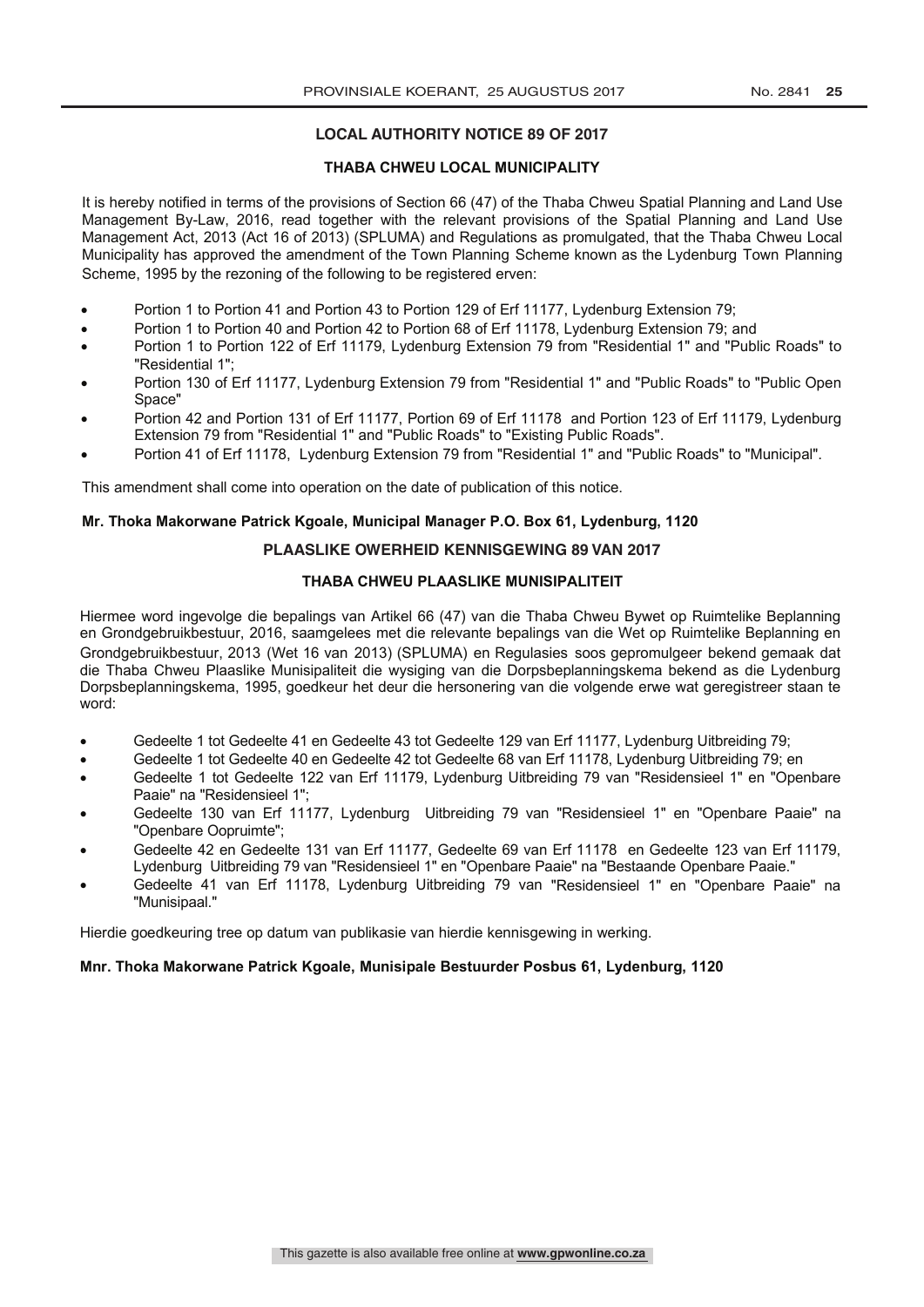This gazette is also available free online at **www.gpwonline.co.za**